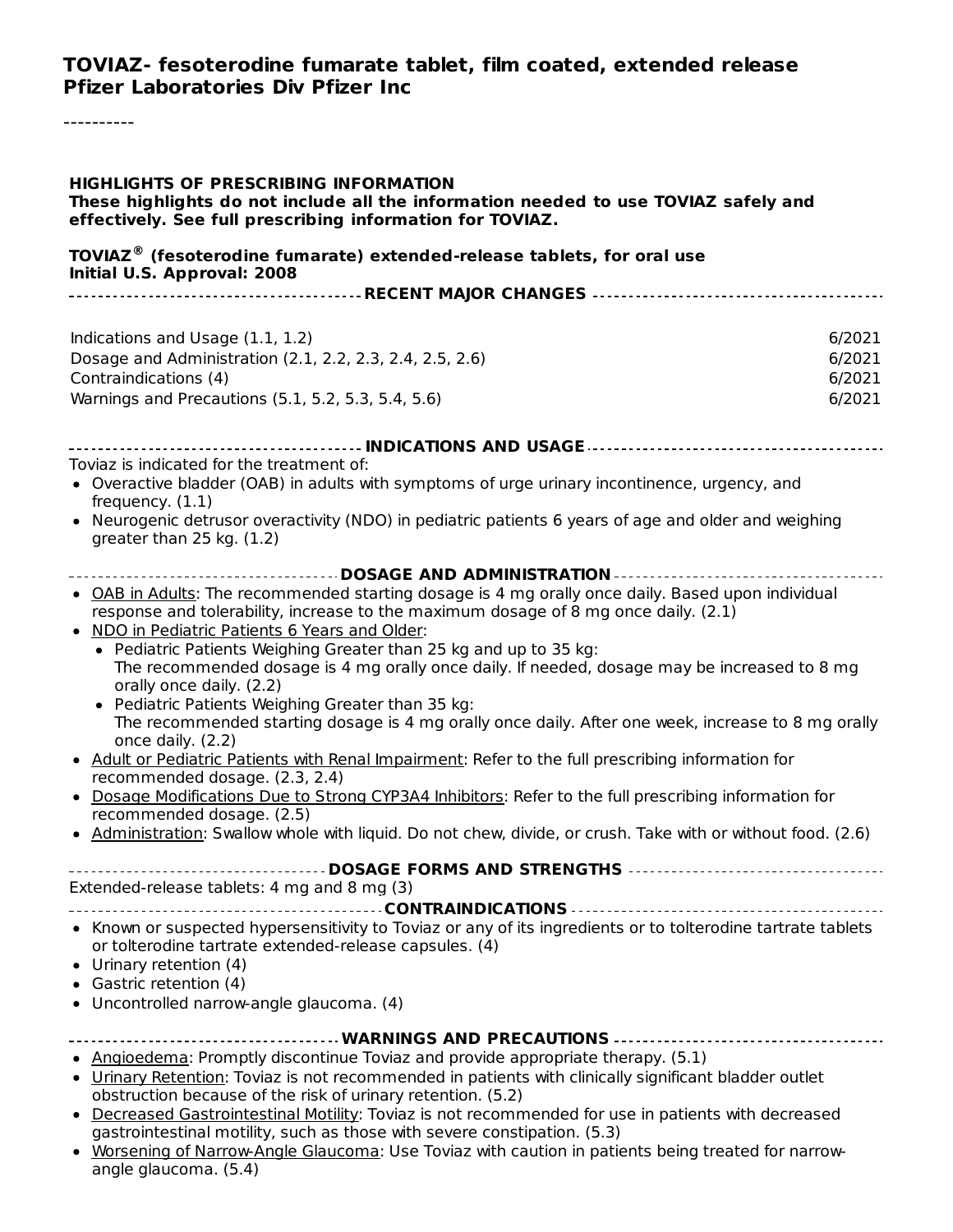- Central Nervous System Effects: Somnolence has been reported with Toviaz. Advise patients not to drive or operate heavy machinery until they know how Toviaz affects them. (5.5)
- Worsening of Myasthenia Gravis Symptoms: Use Toviaz with caution in patients with myasthenia gravis. (5.6)

#### **ADVERSE REACTIONS**

- Most frequently reported adverse events with Toviaz in adult patients with OAB (≥4%) were: dry mouth (placebo, 7%; Toviaz 4 mg, 19%; Toviaz 8 mg, 35%) and constipation (placebo, 2%; Toviaz 4 mg, 4%; Toviaz 8 mg, 6%). (6.1)
- Most frequently reported adverse reactions with Toviaz in pediatric patients (≥2%) with NDO were: diarrhea, urinary tract infection (UTI), dry mouth, constipation, abdominal pain, nausea, weight increased, and headache. (6.1)

#### **To report SUSPECTED ADVERSE REACTIONS, contact Pfizer Inc. at 1-800-438-1985 or FDA at 1-800-FDA-1088 or www.fda.gov/medwatch.**

**See 17 for PATIENT COUNSELING INFORMATION and FDA-approved patient labeling. Revised: 11/2021**

#### **FULL PRESCRIBING INFORMATION: CONTENTS\* 1 INDICATIONS AND USAGE**

- 1.1 Adult Overactive Bladder
- 1.2 Pediatric Neurogenic Detrusor Overactivity

#### **2 DOSAGE AND ADMINISTRATION**

- 2.1 Recommended Dosage for Adult Patients With OAB
- 2.2 Recommended Dosage for Pediatric Patients Aged 6 Years and Older With NDO
- 2.3 Recommended Dosage in Adult Patients With Renal Impairment
- 2.4 Recommended Dosage in Pediatric Patients With Renal Impairment
- 2.5 Toviaz Dosage Modifications Due to Strong CYP3A4 Inhibitors
- 2.6 Administration Instructions

# **3 DOSAGE FORMS AND STRENGTHS**

#### **4 CONTRAINDICATIONS**

# **5 WARNINGS AND PRECAUTIONS**

- 5.1 Angioedema
- 5.2 Urinary Retention in Adult Patients With Bladder Outlet Obstruction
- 5.3 Decreased Gastrointestinal Motility
- 5.4 Worsening of Narrow-Angle Glaucoma
- 5.5 Central Nervous System Effects
- 5.6 Worsening of Myasthenia Gravis Symptoms

# **6 ADVERSE REACTIONS**

- 6.1 Clinical Trials Experience
- 6.2 Postmarketing Experience

# **7 DRUG INTERACTIONS**

- 7.1 Antimuscarinic Drugs
- 7.2 CYP3A4 Inhibitors
- 7.3 CYP3A4 Inducers
- 7.4 CYP2D6 Inhibitors
- 7.5 Drugs Metabolized by Cytochrome P450
- 7.6 Oral Contraceptives
- 7.7 Warfarin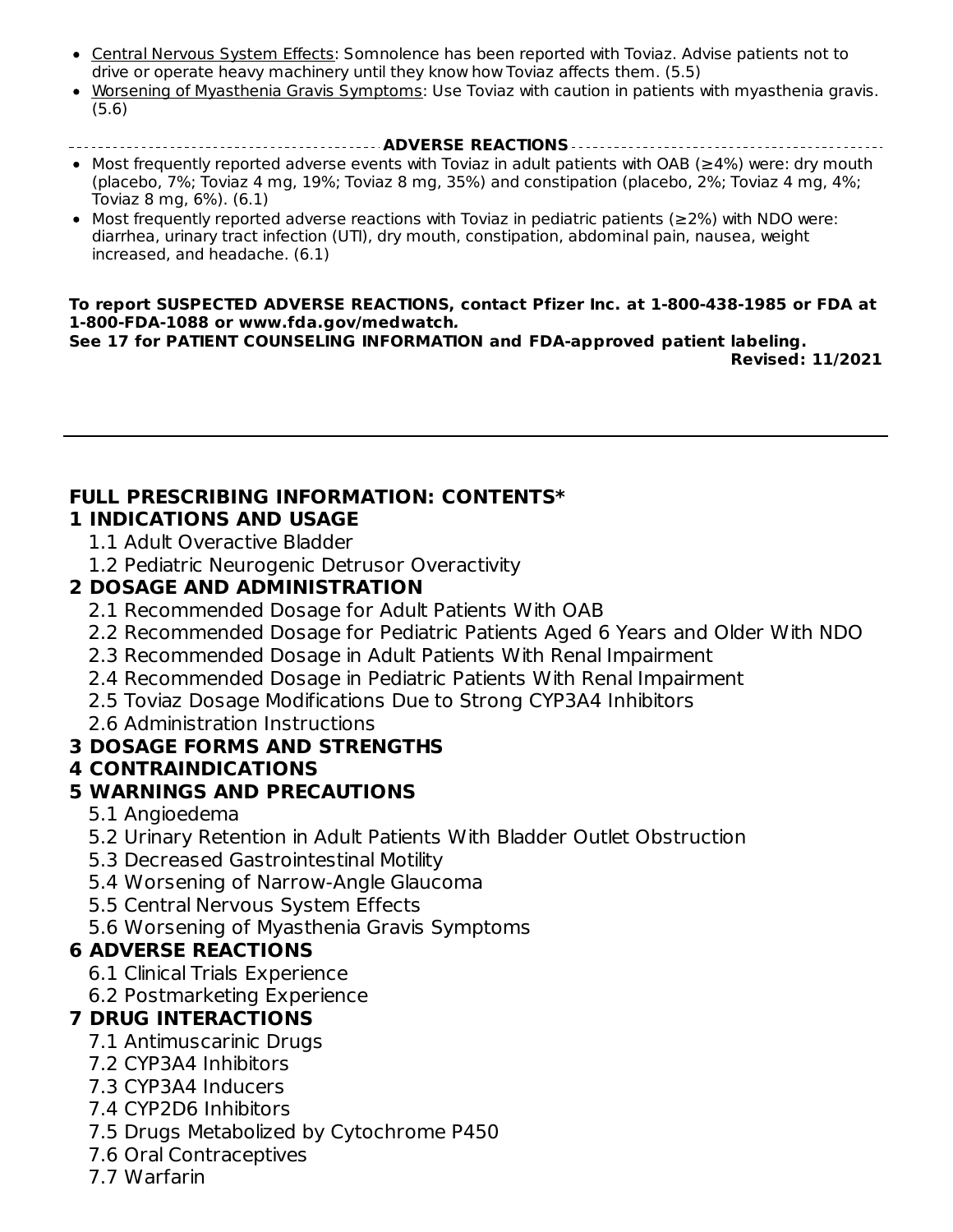7.8 Drug-Laboratory Test Interactions

### **8 USE IN SPECIFIC POPULATIONS**

- 8.1 Pregnancy
- 8.2 Lactation
- 8.4 Pediatric Use
- 8.5 Geriatric Use
- 8.6 Renal Impairment
- 8.7 Hepatic Impairment

# **10 OVERDOSAGE**

### **11 DESCRIPTION**

### **12 CLINICAL PHARMACOLOGY**

- 12.1 Mechanism of Action
- 12.2 Pharmacodynamics
- 12.3 Pharmacokinetics

# **13 NONCLINICAL TOXICOLOGY**

13.1 Carcinogenesis, Mutagenesis, Impairment of Fertility

# **14 CLINICAL STUDIES**

- 14.1 Adult Overactive Bladder
- 14.2 Pediatric Neurogenic Detrusor Overactivity

# **16 HOW SUPPLIED/STORAGE AND HANDLING**

### **17 PATIENT COUNSELING INFORMATION**

\* Sections or subsections omitted from the full prescribing information are not listed.

# **FULL PRESCRIBING INFORMATION**

# **1 INDICATIONS AND USAGE**

# **1.1 Adult Overactive Bladder**

Toviaz is indicated for the treatment of overactive bladder (OAB) in adults with symptoms of urge urinary incontinence, urgency, and frequency.

# **1.2 Pediatric Neurogenic Detrusor Overactivity**

Toviaz is indicated for the treatment of neurogenic detrusor overactivity (NDO) in pediatric patients 6 years of age and older with a body weight greater than 25 kg.

# **2 DOSAGE AND ADMINISTRATION**

# **2.1 Recommended Dosage for Adult Patients With OAB**

The recommended starting dosage of Toviaz in adults is 4 mg orally once daily. Based upon individual response and tolerability, increase to the maximum dosage of Toviaz 8 mg once daily. For administration instructions, see Dosage and Administration (2.6).

# **2.2 Recommended Dosage for Pediatric Patients Aged 6 Years and Older**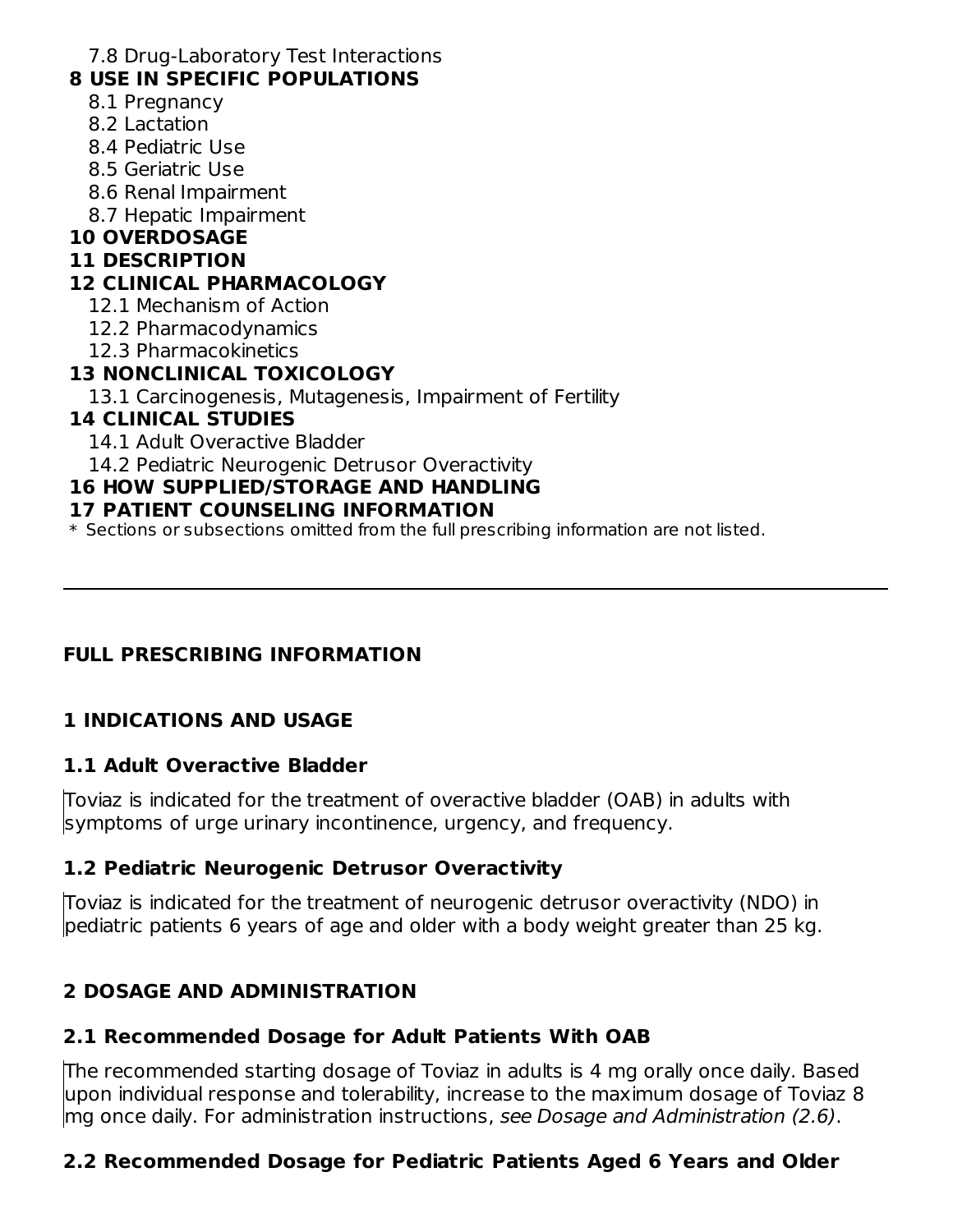### **With NDO**

#### Pediatric Patients Weighing Greater than 25 kg and up to 35 kg

The recommended dosage of Toviaz is 4 mg orally once daily. If needed, dosage may be increased to Toviaz 8 mg orally once daily. For administration instructions, see Dosage and Administration (2.6).

Pediatric Patients Weighing Greater than 35 kg

The recommended starting dosage of Toviaz is 4 mg orally once daily. After one week, increase to Toviaz 8 mg orally once daily. For administration instructions, see Dosage and Administration (2.6).

# **2.3 Recommended Dosage in Adult Patients With Renal Impairment**

The recommended dosage of Toviaz in adult patients with renal impairment is described in Table 1 [see Use in Specific Populations (8.6)]. For administration instructions, see Dosage and Administration (2.6).

#### **Table 1: Toviaz Recommended Dose in Adult Patients With Renal Impairment (Administered Orally Once Daily)**

| <b>Recommended Dose</b> |
|-------------------------|
| 8 mg                    |
| 4 mg                    |
| 4 mg                    |
|                         |

\* Calculate CLcr using the Cockcroft-Gault formula

# **2.4 Recommended Dosage in Pediatric Patients With Renal Impairment**

Pediatric Patients Weighing Greater than 25 kg and up to 35 kg

The recommended dosage of Toviaz in pediatric patients with renal impairment weighing greater than 25 kg and up to 35 kg is described in Table 2 [see Use in Specific Populations (8.6)]. For administration instructions, see Dosage and Administration (2.6).

#### **Table 2: Toviaz Recommended Dose in Pediatric Patients Aged 6 Years and Older Weighing Greater Than 25 kg and up to 35 kg With Renal Impairment (Administered Orally Once Daily)**

| <b>Estimated Glomerular Filtration Rate (GFR)*</b>          | Recommended Dose <sup>t</sup> |
|-------------------------------------------------------------|-------------------------------|
| eGFR 30 to 89 mL/min/1.73m <sup>t</sup>                     | 4 mg                          |
| eGFR 15 to 29 mL/min/1.73m <sup>t</sup>                     | Use is Not Recommended        |
| eGFR $<$ 15 mL/min/1.73m <sup>†</sup> or requiring dialysis | Use is Not Recommended        |

\* Estimate GFR using a validated GFR estimating equation for the pediatric age range of the approved indication.

† Dosing was derived assuming similar proportional effects of renal impairment in adults and pediatric patients 6 years and older.

Pediatric Patients weighing greater than 35 kg

The recommended dosage of Toviaz in pediatric patients with renal impairment weighing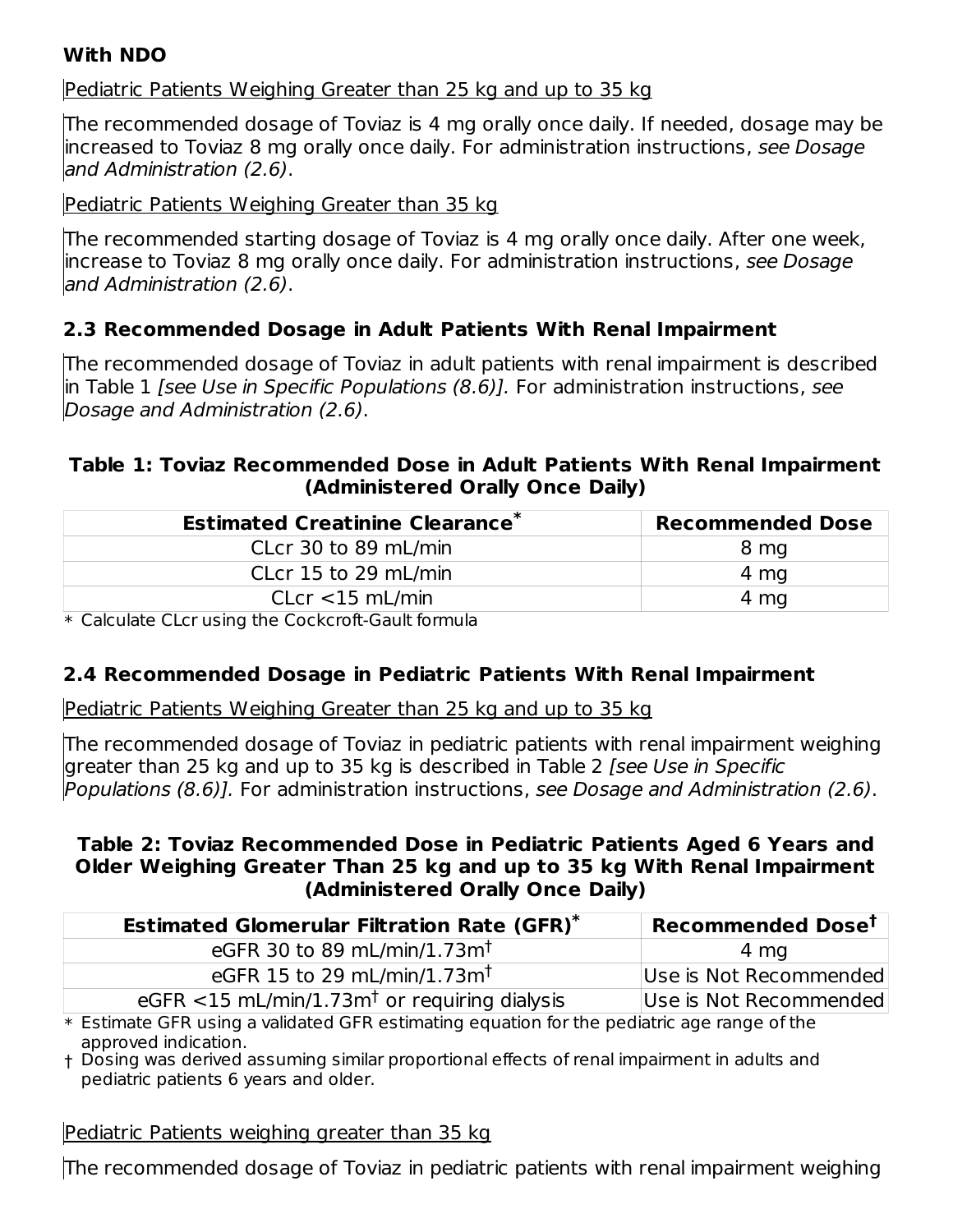greater than 35 kg is described in Table 3 [see Use in Specific Populations (8.6)]. For administration instructions, see Dosage and Administration (2.6).

#### **Table 3: Toviaz Recommended Dose in Pediatric Patients Aged 6 Years and Older Weighing Greater Than 35 kg With Renal Impairment (Administered Orally Once Daily)**

| <b>Estimated GFR<sup>*</sup></b>                            | Recommended Dose <sup>t</sup> |
|-------------------------------------------------------------|-------------------------------|
| eGFR 30 to 89 mL/min/1.73m <sup>+</sup>                     | $8 \text{ mg}^{\ddagger}$     |
| eGFR15 to 29 mL/min/1.73m <sup>+</sup>                      | 4 mg                          |
| eGFR $<$ 15 mL/min/1.73m <sup>‡</sup> or requiring dialysis | Use is Not Recommended        |

 $\ast$  Estimate GFR using a validated GFR estimating equation for the pediatric age range of the approved indication.

- † Dosing was derived assuming similar proportional effects of renal impairment in adults and pediatric patients 6 years and older.
- ‡ The recommended starting dosage of Toviaz is 4 mg orally once daily. After one week, increase to the recommended dosage of Toviaz 8 mg orally once daily.

# **2.5 Toviaz Dosage Modifications Due to Strong CYP3A4 Inhibitors**

#### Adult Patients with OAB

The maximum recommended dosage is Toviaz 4 mg orally once daily in adult patients taking strong CYP3A4 inhibitors [see Drug Interactions (7.2) and Clinical Pharmacology  $(12.3)$ ]. For administration instructions, see Dosage and Administration (2.6).

Pediatric Patients with NDO

Pediatric Patients Weighing Greater than 25 kg and up to 35 kg

The use of Toviaz in pediatric patients weighing greater than 25 kg and up to 35 kg and taking strong CYP3A4 inhibitors is not recommended [see Drug Interactions (7.2) and Clinical Pharmacology (12.3)]. For administration instructions, see Dosage and Administration (2.6).

Pediatric Patients Weighing Greater than 35 kg

The maximum recommended dosage is Toviaz 4 mg orally once daily in pediatric patients weighing greater than 35 kg and taking strong CYP3A4 inhibitors [see Drug Interactions (7.2) and Clinical Pharmacology (12.3)]. For administration instructions, see Dosage and Administration (2.6).

# **2.6 Administration Instructions**

Swallow Toviaz whole with liquid. Do not chew, divide, or crush. Take with or without food [see Clinical Pharmacology (12.3)].

# **3 DOSAGE FORMS AND STRENGTHS**

Extended-release tablets:

- 4 mg, light blue, oval, biconvex, film-coated, and engraved with "FS" on one side.
- 8 mg, blue, oval, biconvex, film-coated, and engraved with "FT" on one side.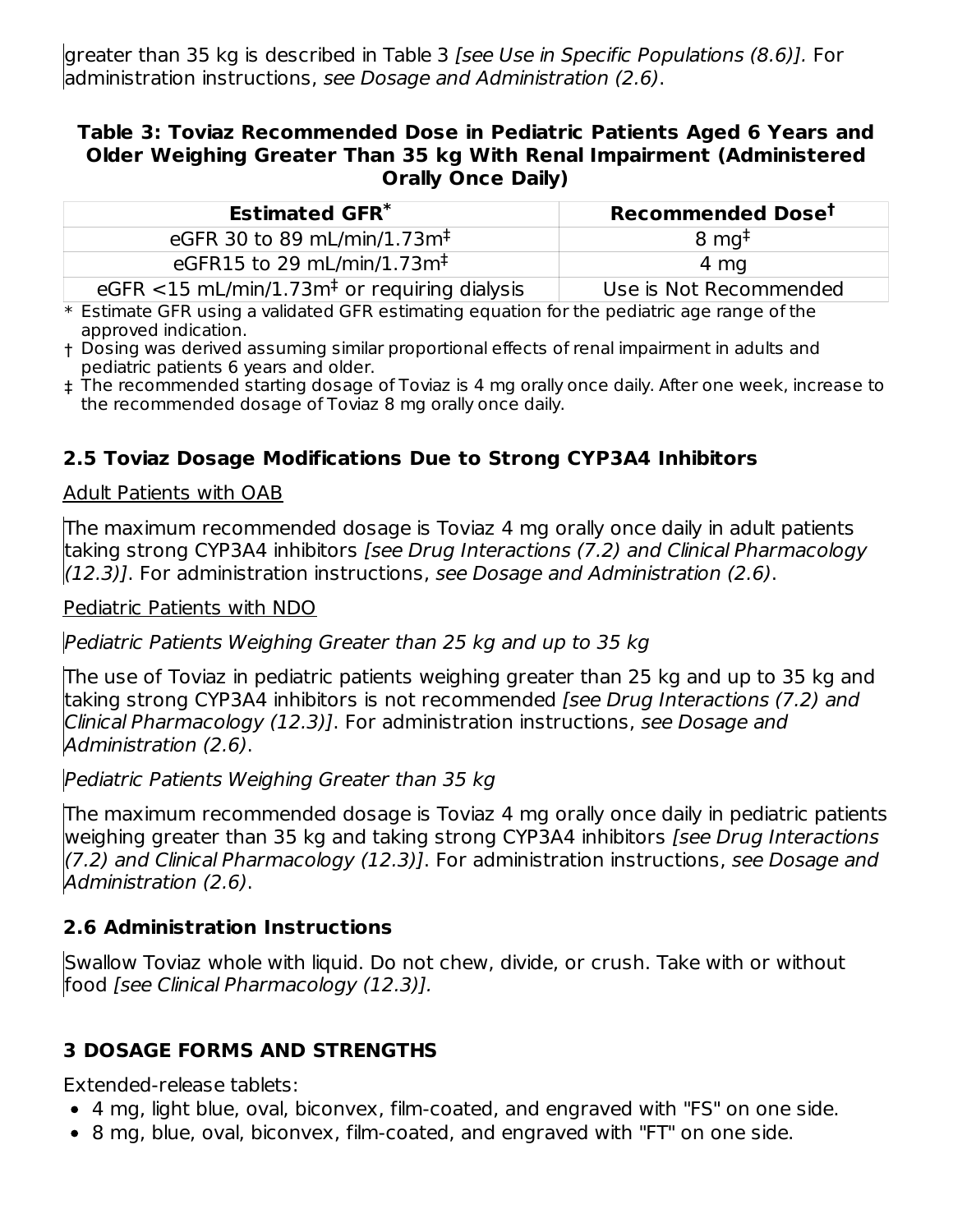# **4 CONTRAINDICATIONS**

Toviaz is contraindicated in patients with any of the following:

- $\bullet$  known or suspected hypersensitivity to Toviaz or any of its ingredients, or to tolterodine tartrate tablets or tolterodine tartrate extended-release capsules [see Clinical Pharmacology (12.1)]. Reactions have included angioedema [see Warnings and Precautions (5.1)]
- urinary retention [see Warnings and Precautions (5.2)]
- gastric retention [see Warnings and Precautions (5.3)]
- uncontrolled narrow-angle glaucoma [see Warnings and Precautions (5.4)]

# **5 WARNINGS AND PRECAUTIONS**

# **5.1 Angioedema**

Angioedema of the face, lips, tongue, and/or larynx has been reported with Toviaz. In some cases, angioedema occurred after the first dose; however, cases have been reported to occur hours after the first dose or after multiple doses. Angioedema associated with upper airway swelling may be life-threatening.

Toviaz is contraindicated in patients with a known or suspected hypersensitivity to Toviaz or any of its ingredients [see Contraindications (4)]. If involvement of the tongue, hypopharynx, or larynx occurs, Toviaz should be promptly discontinued and appropriate therapy and/or measures to ensure a patent airway should be promptly provided.

# **5.2 Urinary Retention in Adult Patients With Bladder Outlet Obstruction**

The use of Toviaz, like other antimuscarinic drugs, in patients with clinically significant bladder outlet obstruction, including patients with urinary retention, may result in further urinary retention and kidney injury. The use of Toviaz is not recommended in patients with clinically significant bladder outlet obstruction, and is contraindicated in patients with urinary retention *[see Contraindications (4) and Adverse Reactions (6.1)]*.

# **5.3 Decreased Gastrointestinal Motility**

Toviaz is associated with decreased gastric motility. Toviaz is contraindicated in patients with gastric retention *[see Contraindications (4)]*. The use of Toviaz is not recommended in patients with decreased gastrointestinal motility, such as those with severe constipation.

# **5.4 Worsening of Narrow-Angle Glaucoma**

Toviaz can worsen controlled narrow-angle glaucoma. Toviaz is contraindicated in patients with uncontrolled narrow-angle glaucoma [see Contraindications (4)]. Toviaz should be used with caution in patients being treated for narrow-angle glaucoma.

# **5.5 Central Nervous System Effects**

Toviaz is associated with anticholinergic central nervous system (CNS) adverse reactions [see Adverse Reactions (6.1)]. A variety of CNS anticholinergic effects have been reported, including headache, dizziness, and somnolence. Patients should be monitored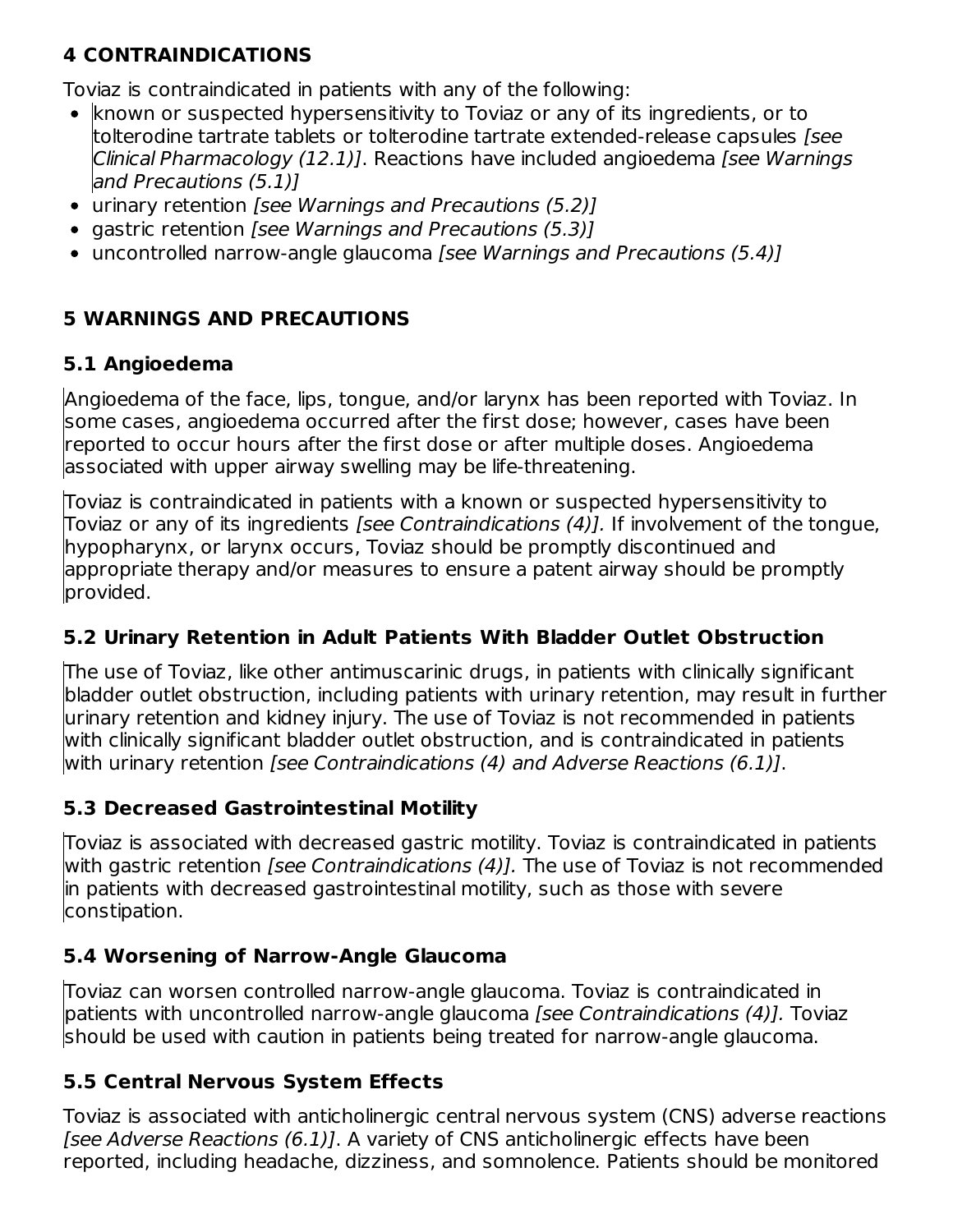for signs of anticholinergic CNS effects, particularly after beginning treatment or increasing the dose. Advise patients not to drive or operate heavy machinery until they know how Toviaz affects them. If a patient experiences anticholinergic CNS effects, Toviaz dose reduction or discontinuation should be considered.

# **5.6 Worsening of Myasthenia Gravis Symptoms**

Toviaz should be used with caution in patients with myasthenia gravis due to the risk of worsening of symptoms of the disease.

# **6 ADVERSE REACTIONS**

The following clinically significant adverse reactions are described elsewhere in labeling:

- Angioedema [see Warnings and Precautions (5.1)]
- Urinary Retention [see Warnings and Precautions (5.2)]
- Decreased Gastrointestinal Motility *[see Warnings and Precautions (5.3)]*

# **6.1 Clinical Trials Experience**

Because clinical trials are conducted under widely varying conditions, adverse reaction rates observed in the clinical trials of a drug cannot be directly compared to rates in the clinical trials of another drug and may not reflect the rates observed in practice.

#### Adult Overactive Bladder (OAB)

The safety of Toviaz was evaluated in Phase 2 and 3 controlled trials in a total of 2859 patients with overactive bladder, of which 2288 were treated with Toviaz. Of this total, 782 received Toviaz 4 mg/day, and 785 received Toviaz 8 mg/day with treatment periods of 8- or 12-weeks. Approximately 80% of these patients had greater than 10-weeks of exposure to Toviaz in these trials.

A total of 1964 patients participated in two 12-week, Phase 3 efficacy and safety studies and subsequent open-label extension studies. In these two studies combined, 554 patients received Toviaz 4 mg/day and 566 patients received Toviaz 8 mg/day.

In Phase 2 and 3 placebo-controlled trials combined, the incidences of serious adverse events in patients receiving placebo, Toviaz 4 mg, and Toviaz 8 mg were 1.9%, 3.5%, and 2.9%, respectively. All serious adverse events were judged to be not related or unlikely to be related to study medication by the investigator, except for four patients receiving Toviaz who reported one serious adverse reaction each: angina, chest pain, gastroenteritis, and QT prolongation on ECG.

The most commonly reported adverse event in patients treated with Toviaz was dry mouth. The incidence of dry mouth was higher in those taking 8 mg/day (35%) and in those taking 4 mg/day (19%), as compared to placebo (7%). Dry mouth led to discontinuation in 0.4%, 0.4%, and 0.8% of patients receiving placebo, Toviaz 4 mg, and Toviaz 8 mg, respectively. For those patients who reported dry mouth, most had their first occurrence of the event within the first month of treatment.

The second most commonly reported adverse event was constipation. The incidence of constipation was 2% in those taking placebo, 4% in those taking 4 mg/day, and 6% in those taking 8 mg/day.

Table 4 lists adverse events, regardless of causality, that were reported in the combined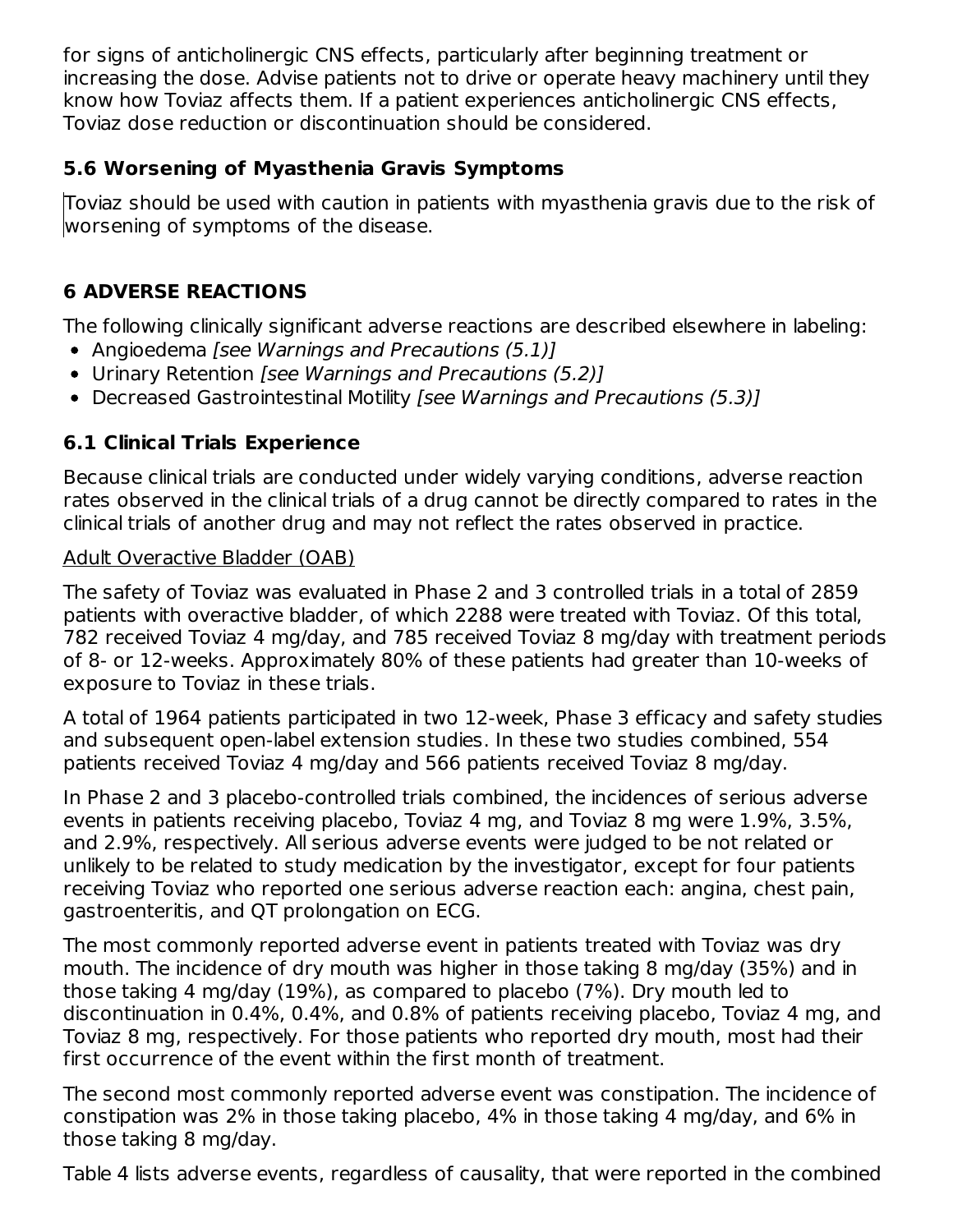Phase 3, randomized, placebo-controlled trials at an incidence greater than placebo and in 1% or more of patients treated with Toviaz 4 mg or 8 mg once daily for up to 12 weeks.

#### **Table 4: Adverse Events With an Incidence Exceeding the Placebo Rate and Reported by ≥1% of Patients From Double-Blind, Placebo-Controlled Phase 3 Trials of 12-Weeks Treatment Duration**

| System organ class/Preferred term | <b>Placebo</b><br>$N = 554$<br>$\frac{9}{6}$ | <b>Toviaz</b><br>4 mg/day<br>$N = 554$<br>$\frac{6}{6}$ | <b>Toviaz</b><br>8 mg/day<br>$N = 566$<br>$\%$ |
|-----------------------------------|----------------------------------------------|---------------------------------------------------------|------------------------------------------------|
| Gastrointestinal disorders        |                                              |                                                         |                                                |
| Dry mouth                         | 7.0                                          | 18.8                                                    | 34.6                                           |
| Constipation                      | 2.0                                          | 4.2                                                     | 6.0                                            |
| Dyspepsia                         | 0.5                                          | 1.6                                                     | 2.3                                            |
| <b>Nausea</b>                     | 1.3                                          | 0.7                                                     | 1.9                                            |
| Abdominal pain upper              | 0.5                                          | 1.1                                                     | 0.5                                            |
| Infections                        |                                              |                                                         |                                                |
| Urinary tract infection           | 3.1                                          | 3.2                                                     | 4.2                                            |
| Upper respiratory tract infection | 2.2                                          | 2.5                                                     | 1.8                                            |
| Eye disorders                     |                                              |                                                         |                                                |
| Dry eyes                          | $\mathbf 0$                                  | 1.4                                                     | 3.7                                            |
| Renal and urinary disorders       |                                              |                                                         |                                                |
| Dysuria                           | 0.7                                          | 1.3                                                     | 1.6                                            |
| Urinary retention                 | 0.2                                          | 1.1                                                     | 1.4                                            |
| Respiratory disorders             |                                              |                                                         |                                                |
| Cough                             | 0.5                                          | 1.6                                                     | 0.9                                            |
| Dry throat                        | 0.4                                          | 0.9                                                     | 2.3                                            |
| General disorders                 |                                              |                                                         |                                                |
| Edema peripheral                  | 0.7                                          | 0.7                                                     | 1.2                                            |
| Musculoskeletal disorders         |                                              |                                                         |                                                |
| Back pain                         | 0.4                                          | 2.0                                                     | 0.9                                            |
| Psychiatric disorders             |                                              |                                                         |                                                |
| Insomnia                          | 0.5                                          | 1.3                                                     | 0.4                                            |
| Investigations                    |                                              |                                                         |                                                |
| ALT increased                     | 0.9                                          | 0.5                                                     | 1.2                                            |
| <b>GGT</b> increased              | 0.4                                          | 0.4                                                     | 1.2                                            |
| Skin disorders                    |                                              |                                                         |                                                |
| Rash                              | 0.5                                          | 0.7                                                     | 1.1                                            |

 $ALT$  = alanine aminotransferase; GGT = gamma glutamyltransferase

Patients also received Toviaz for up to three years in open-label extension phases of one Phase 2 and two Phase 3 controlled trials. In all open-label trials combined, 857, 701, 529, and 105 patients received Toviaz for at least 6 months, 1 year, 2 years, and 3 years, respectively. The adverse events observed during long-term, open-label studies were similar to those observed in the 12-week, placebo-controlled studies, and included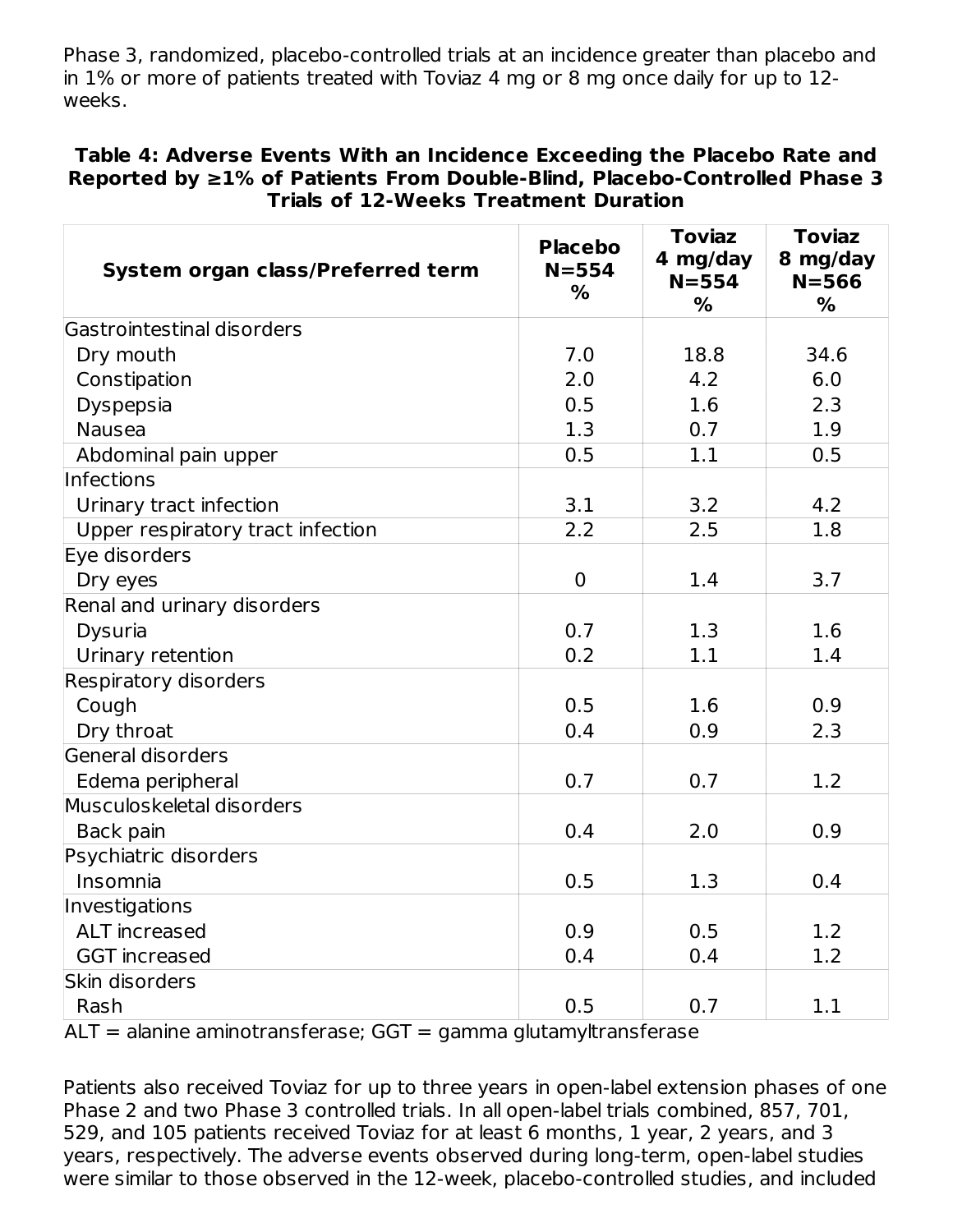were similar to those observed in the 12-week, placebo-controlled studies, and included studies, and included studies, and included studies, and included studies, and included studies, and included studies, and included s dry mouth, constipation, dry eyes, dyspepsia, and abdominal pain. Similar to the controlled studies, most adverse events of dry mouth and constipation were mild to moderate in intensity. Serious adverse events, judged to be at least possibly related to study medication by the investigator and reported more than once during the open-label treatment period of up to 3 years, included urinary retention (3 cases), diverticulitis (3 cases), constipation (2 cases), irritable bowel syndrome (2 cases), and electrocardiogram QT corrected interval prolongation (2 cases).

Pediatric Neurogenic Detrusor Overactivity (NDO)

The safety of Toviaz was evaluated in a total of 131 pediatric patients with NDO. Patients received Toviaz 4 mg or Toviaz 8 mg orally once daily in two clinical trials (Studies 3 and 4).

Study 3 was a Phase 3 study in pediatric patients with NDO from 6 years to 17 years of age and weighing greater than 25 kg. This study consisted of a 12-week efficacy phase, in which 84 patients received Toviaz, followed by a 12-week safety extension phase, in which 103 patients received Toviaz. Of the 103 patients who received Toviaz in the safety extension phase, 67 continued Toviaz from the efficacy phase and 36 switched from an active comparator in the efficacy phase to Toviaz in the safety extension phase.

Study 4 (N=11) was an 8-week, Phase 2 pharmacokinetic (PK) and safety study in pediatric patients with NDO from 8 years to 17 years of age.

The most commonly reported adverse reactions in pediatric patients with NDO who received Toviaz 4 mg or 8 mg in Study 3 (≥2%) were diarrhea, UTI, dry mouth, constipation, abdominal pain, nausea, weight increased and headache.

Table 5 lists the adverse reactions reported at an incidence greater than or equal to 2% in either treatment group in the Study 3 efficacy phase.

| <b>Preferred term</b>       | Toviaz 4 mg<br>$(N=42)$<br>% | Toviaz 8 mg<br>$(N=42)$<br>% |
|-----------------------------|------------------------------|------------------------------|
| Diarrhea                    | 11.9                         | 7.1                          |
| Urinary tract infection     | 9.5                          | 2.4                          |
| Dry mouth                   | 7.1                          | 9.5                          |
| Constipation                | 7.1                          | 7.1                          |
| Abdominal pain <sup>*</sup> | 7.1                          | 4.8                          |
| Nausea                      | 4.8                          | 2.4                          |
| Weight increased            | 4.8                          |                              |
| Headache                    | 4.8                          | 7.1                          |

#### **Table 5: Adverse Reactions Reported in ≥2% of Patients With NDO Aged 6 Years to 17 Years in the 12-Week Efficacy Phase of Study 3**

 $\ast$  Includes abdominal pain and abdominal pain upper

#### Ophthalmological Adverse Reactions

Ophthalmological adverse reactions, including myopia, accommodation disorder and blurred vision, were reported in 8 of 131 (6.1%) pediatric patients with NDO who received Toviaz 4 mg or Toviaz 8 mg in Study 3 (both efficacy and safety extension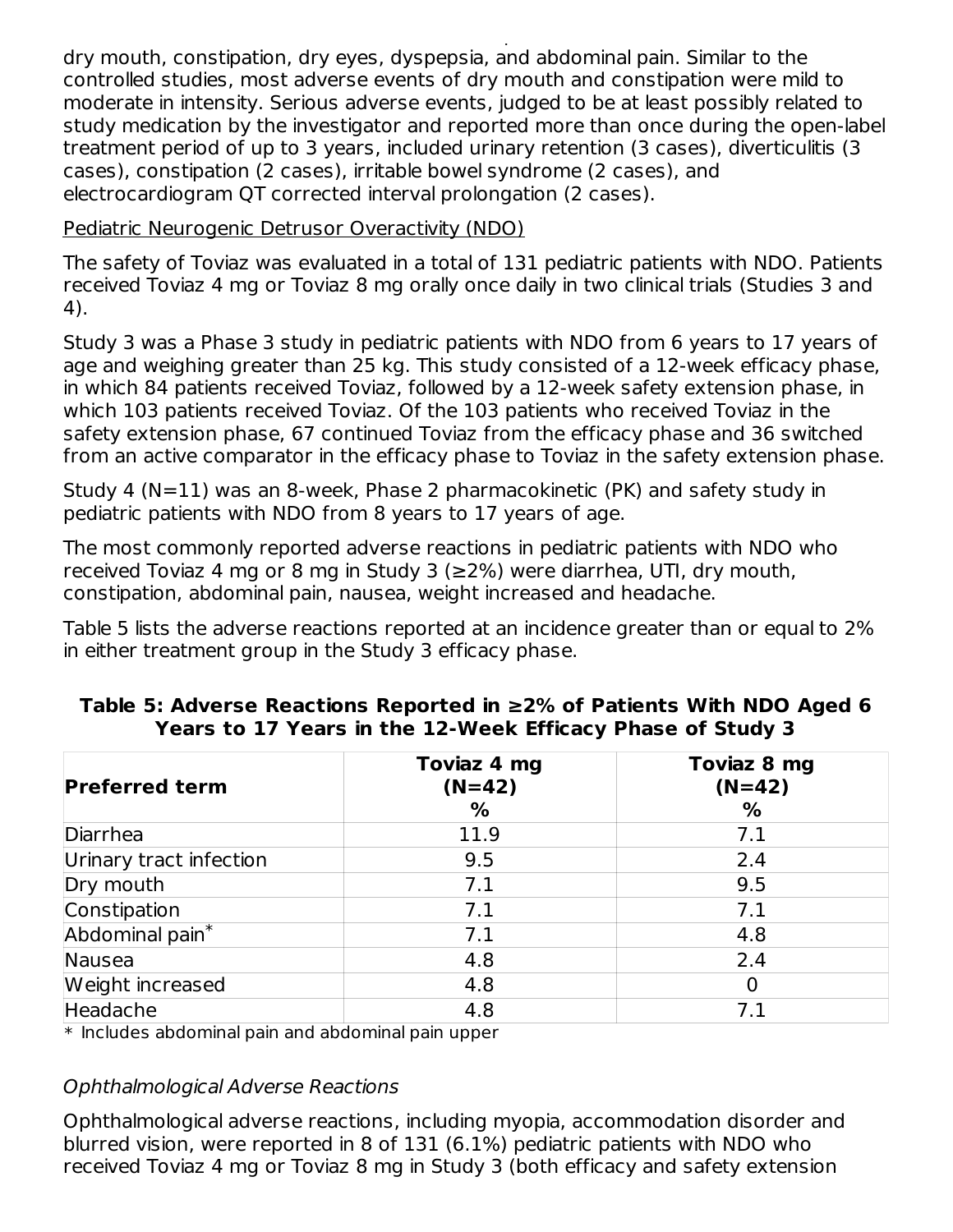phases) and Study 4. The ophthalmological adverse reactions did not result in discontinuation of Toviaz in any patient.

Increases in Heart Rate

Increases in heart rate were reported in pediatric patients with NDO who received Toviaz 4 mg and Toviaz 8 mg in Study 3. The mean heart data are described in Table 6.

| Table 6: Mean Baseline and Mean Changes From Baseline in Heart Rate in |  |  |  |
|------------------------------------------------------------------------|--|--|--|
| Pediatric Patients Weighing Greater Than 25 kg in Study 3              |  |  |  |

| <b>Study</b>                | Mean heart rate in beats per minute <sup>*</sup> (mean change from baseline) |               |  |  |
|-----------------------------|------------------------------------------------------------------------------|---------------|--|--|
| <b>visit</b>                | Toviaz 4 mg                                                                  | Toviaz 8 mg   |  |  |
| <b>Baseline</b>             | 88.6                                                                         | 84.2          |  |  |
| Week 4                      | $93.8 (+5.2)$                                                                | $94.0 (+9.8)$ |  |  |
| <b>Week</b><br>$ 12\rangle$ | $94.8 (+6.2)$                                                                | $94.0 (+9.8)$ |  |  |
| <b>Week</b><br>24           | $90.4 (+1.8)$                                                                | $90.8 (+6.5)$ |  |  |

 $\ast$  Heart rate expressed as the mean of the baseline measurement and the mean at each study visit and mean changes from baseline at each study visit by original treatment group in patients with complete follow-up at all study visits.

The proportion of patients with heart rates greater than the 99<sup>th</sup> percentile for age also increased from baseline in patients who received Toviaz 4 mg and Toviaz 8 mg in Study 3. These data are described in Table 7.

### **Table 7: Proportion of Pediatric Patients With Heart Rate Greater Than the 99 Percentile for Age and Weighing Greater Than 25 kg in Study 3 th**

| <b>Study</b>          | Proportion of patients with heart rate >99 <sup>th</sup> percentile for age |             |  |  |
|-----------------------|-----------------------------------------------------------------------------|-------------|--|--|
| <b>visit</b>          | Toviaz 4 mg                                                                 | Toviaz 8 mg |  |  |
| <b>Baseline</b>       | 2.4%                                                                        | 2.4%        |  |  |
| <b>Week 4</b>         | 8.1%                                                                        | 12.2%       |  |  |
| <b>Week</b><br>$12^*$ | 7.5%                                                                        | 11.5%       |  |  |
| <b>Week</b><br>24     | 3.3%                                                                        | 2.7%        |  |  |

\* Week 12 comprises patients who received Toviaz for 12 weeks after being originally randomized to Toviaz 4 mg and 8 mg and patients originally randomized to active comparator and subsequently transitioned to Toviaz 4 mg and 8 mg for 12 weeks.

Increases from baseline in the proportion of patients with a heart rate greater than the 99<sup>th</sup> percentile for age were most pronounced in patients less than 12 years of age who received Toviaz 8 mg.

Increases in heart rate in patients who received Toviaz 4 mg and Toviaz 8 mg in Study 3 were not associated with clinical symptoms and did not result in discontinuation of therapy with Toviaz.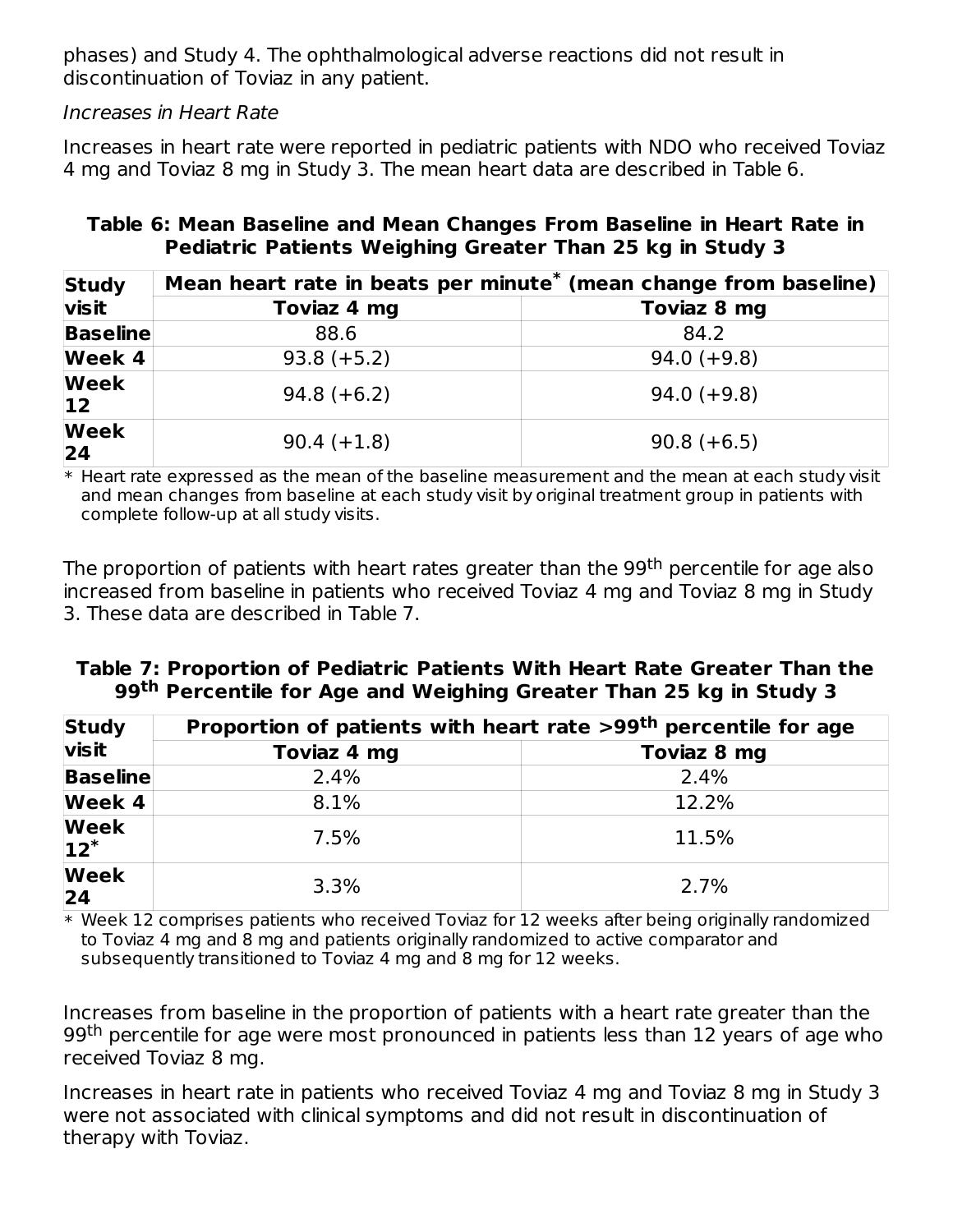# **6.2 Postmarketing Experience**

The following adverse reactions have been identified during post-approval use of Toviaz. Because these reactions are reported voluntarily from a population of uncertain size, it is not always possible to reliably estimate their frequency or establish a causal relationship to drug exposure.

Cardiac disorders: Palpitations

Central nervous system disorders: Dizziness, headache, somnolence

Eye disorders: Blurred vision

General disorders and administrative site conditions: Hypersensitivity reactions, including angioedema with airway obstruction, face edema

Skin and subcutaneous tissue disorders: Urticaria, pruritus

# **7 DRUG INTERACTIONS**

### **7.1 Antimuscarinic Drugs**

Coadministration of Toviaz with other antimuscarinic agents that produce dry mouth, constipation, urinary retention, and other anticholinergic pharmacological effects may increase the frequency and/or severity of such effects. Anticholinergic agents may potentially alter the absorption of some concomitantly administered drugs due to anticholinergic effects on gastrointestinal motility.

# **7.2 CYP3A4 Inhibitors**

Doses of Toviaz greater than 4 mg are not recommended in adult patients taking strong CYP3A4 inhibitors, such as ketoconazole, itraconazole, and clarithromycin [see Dosage and Administration (2.5)]. The Toviaz dose in pediatric patients taking strong CYP3A4 inhibitors is recommended to be reduced to 4 mg once daily in patients >35 kg and is not recommended in patients weighing greater than 25 kg and up to 35 kg [see Dosage and Administration (2.5)].

In a study in adults, coadministration of the strong CYP3A4 inhibitor ketoconazole with fesoterodine led to approximately a doubling of the maximum concentration (C<sub>max</sub>) and area under the concentration versus time curve (AUC) of 5-hydroxymethyl tolterodine (5-HMT), the active metabolite of fesoterodine. Compared with CYP2D6 extensive metabolizers not taking ketoconazole, further increases in the exposure to 5-HMT were observed in subjects who were CYP2D6 poor metabolizers taking ketoconazole [see Clinical Pharmacology (12.3)].

There is no clinically relevant effect of moderate CYP3A4 inhibitors on the pharmacokinetics of fesoterodine. Following blockade of CYP3A4 by coadministration of the moderate CYP3A4 inhibitor fluconazole 200 mg twice a day for 2 days, the average (90% confidence interval) increase in  $\mathsf{C}_{\mathsf{max}}$  and AUC of the active metabolite of fesoterodine was approximately 19% (11%–28%) and 27% (18%–36%) respectively. No dosing adjustments are recommended in the presence of moderate CYP3A4 inhibitors (e.g., erythromycin, fluconazole, diltiazem, verapamil and grapefruit juice).

The effect of weak CYP3A4 inhibitors (e.g. cimetidine) was not examined; it is not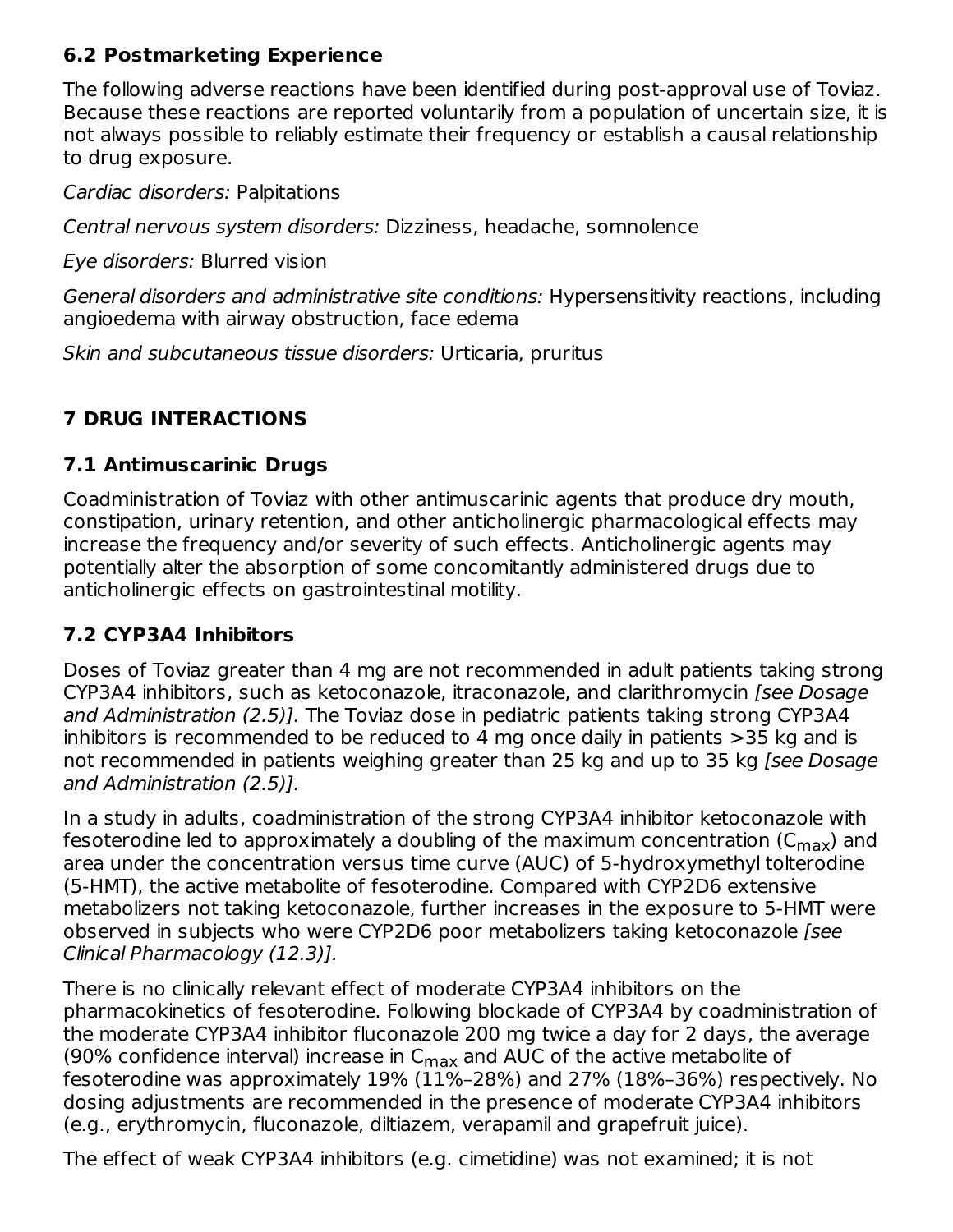expected to be in excess of the effect of moderate inhibitors *[see Clinical Pharmacology* (12.3)].

# **7.3 CYP3A4 Inducers**

No dosing adjustments are recommended in the presence of CYP3A4 inducers, such as rifampin and carbamazepine. Following induction of CYP3A4 by coadministration of rifampin 600 mg once a day, C<sub>max</sub> and AUC of the active metabolite of fesoterodine decreased by approximately 70% and 75%, respectively, after oral administration of Toviaz 8 mg. The terminal half-life of the active metabolite was not changed.

# **7.4 CYP2D6 Inhibitors**

The interaction with CYP2D6 inhibitors was not tested clinically. In poor metabolizers for CYP2D6, representing a maximum CYP2D6 inhibition,  $\mathsf{C}_{\mathsf{max}}$  and AUC of the active metabolite are increased 1.7- and 2-fold, respectively.

No dosing adjustments are recommended in the presence of CYP2D6 inhibitors.

# **7.5 Drugs Metabolized by Cytochrome P450**

In vitro data indicate that at therapeutic concentrations, the active metabolite of fesoterodine does not have the potential to inhibit or induce Cytochrome P450 enzyme systems [see Clinical Pharmacology (12.3)].

# **7.6 Oral Contraceptives**

In the presence of fesoterodine, there are no clinically significant changes in the plasma concentrations of combined oral contraceptives containing ethinyl estradiol and levonorgestrel [see Clinical Pharmacology (12.3)].

# **7.7 Warfarin**

A clinical study has shown that fesoterodine 8 mg once daily has no significant effect on the pharmacokinetics or the anticoagulant activity (PT/INR) of warfarin 25 mg. Standard therapeutic monitoring for warfarin should be continued [see Clinical Pharmacology (12.3)].

# **7.8 Drug-Laboratory Test Interactions**

Interactions between Toviaz and laboratory tests have not been studied.

# **8 USE IN SPECIFIC POPULATIONS**

# **8.1 Pregnancy**

# Risk Summary

There are no available data with the use of Toviaz in pregnant women and adolescents to evaluate for a drug-associated risk of major birth defects, miscarriage or adverse maternal or fetal outcomes. In animal reproduction studies, oral administration of fesoterodine to pregnant mice and rabbits during organogenesis resulted in fetotoxicity at maternal exposures that were 6 and 3 times respectively the maximum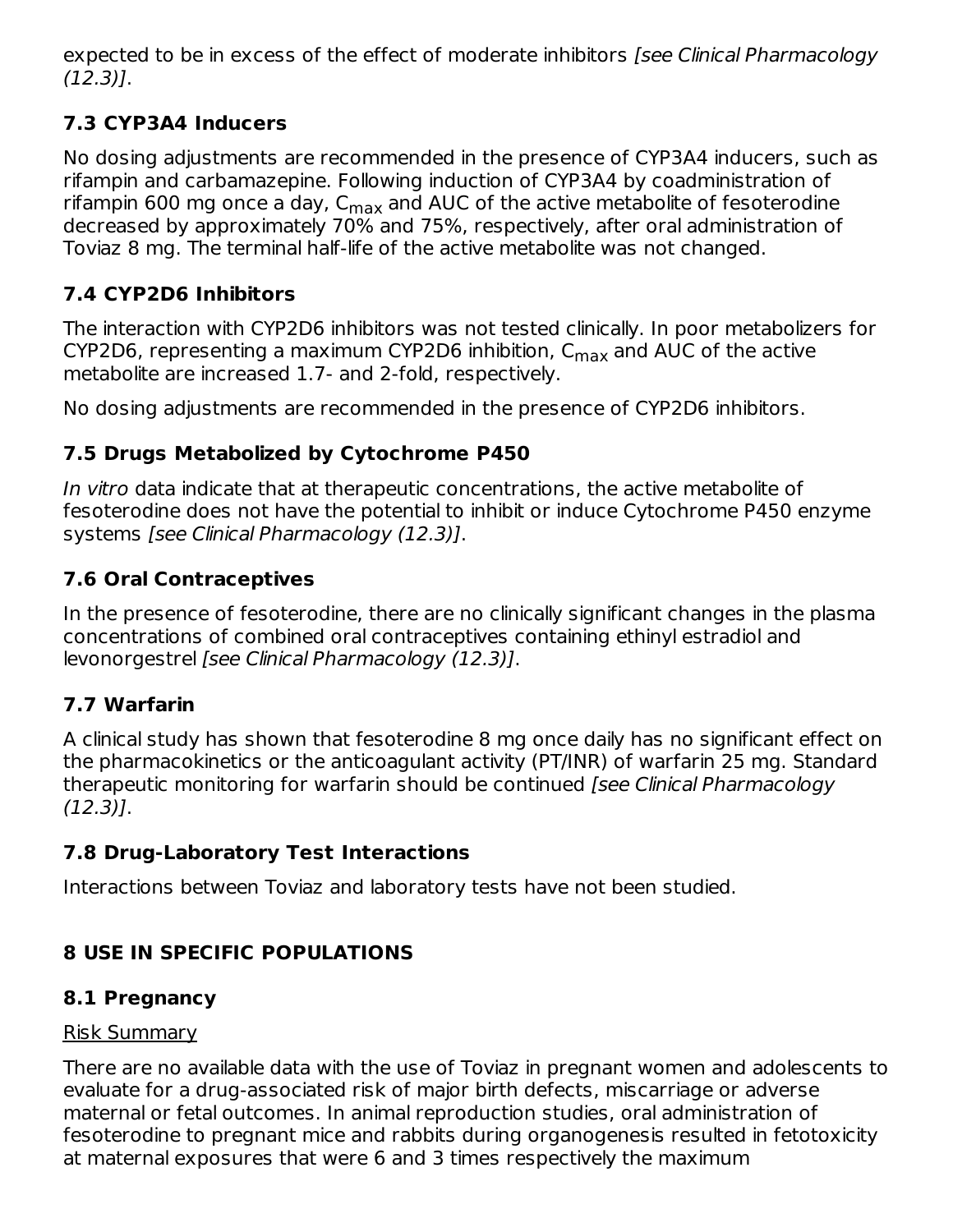recommended human dose (MRHD) of 8 mg/day, based on AUC (see Data). The background risk of major birth defects and miscarriage for the indicated population are unknown. However, in the U.S. general population, the estimated background risk of major birth defects and miscarriage in clinically recognized pregnancies is 2–4% and 15– 20%, respectively.

# Data

# Animal Data

No dose-related teratogenicity was observed in reproduction studies performed in mice and rabbits. In mice at 6 to 27 times the expected exposure at the maximum recommended human dose (MRHD) of 8 mg based on AUC (75 mg/kg/day, oral), increased resorptions and decreased live fetuses were observed. One fetus with cleft palate was observed at each dose (15, 45, and 75 mg/kg/day), at an incidence within the background historical range. In rabbits treated at 3 to 11 times the MRHD (27 mg/kg/day, oral), incompletely ossified sternebrae (retardation of bone development) and reduced survival were observed in fetuses. In rabbits at 9 to 11 times the MRHD (4.5 mg/kg/day, subcutaneous), maternal toxicity and incompletely ossified sternebrae were observed in fetuses (at an incidence within the background historical range). In rabbits at 3 times the MRHD (1.5 mg/kg/day, subcutaneous), decreased maternal food consumption in the absence of any fetal effects was observed. Oral administration of 30 mg/kg/day fesoterodine to mice in a pre- and post-natal development study resulted in decreased body weight of the dams and delayed ear opening of the pups. No effects were noted on mating and reproduction of the  $\mathsf F_1$  dams or on the  $\mathsf F_2$  offspring.

# **8.2 Lactation**

# Risk Summary

There is no information on the presence of fesoterodine in human milk, the effects on the breastfed child, or the effects on milk production. The developmental and health benefits of breastfeeding should be considered along with the mother's clinical need for Toviaz and any potential adverse effects on the breastfed child from Toviaz or from the underlying maternal condition.

# **8.4 Pediatric Use**

The safety and effectiveness of Toviaz have been established for the treatment of neurogenic detrusor overactivity (NDO) in pediatric patients aged 6 years and older and weighing greater than 25 kg. The information on this use is discussed throughout labeling. Use of Toviaz for treatment of NDO is supported by evidence from a randomized, open-label trial with an initial 12-week efficacy phase followed by a 12-week safety extension phase in pediatric patients from 6 years to 17 years of age (Study 3) [see Adverse Reactions (6.1) and Clinical Studies (14.2)]. Study results demonstrated that treatment with Toviaz 4 mg and 8 mg daily resulted in improvements from baseline to Week 12 in maximum cystometric bladder capacity (MCBC) for patients weighing greater than 25 kg [see Clinical Studies (14.2) and Clinical Pharmacology (12.3)]. The most commonly reported adverse reactions in patients who received Toviaz 4 mg or 8 mg in Study 3 (≥2%) were diarrhea, UTI, dry mouth, constipation, abdominal pain, nausea, weight increase and headache [see Adverse Reactions (6.1)]. Mean increases from baseline in heart rate were reported with both the 4 mg and 8 mg daily doses of Toviaz, with larger mean increases reported in pediatric patients who received the 8 mg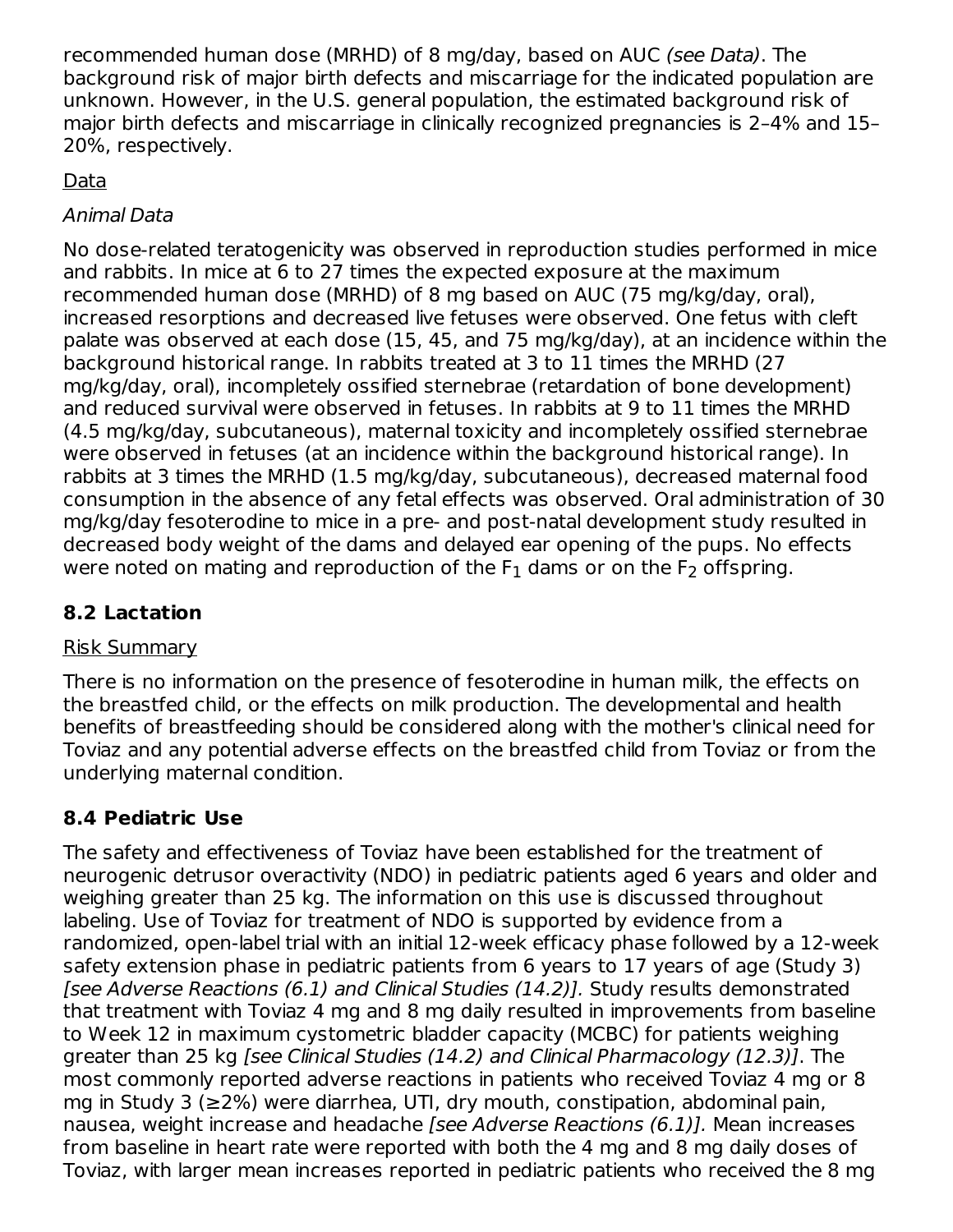daily dose [see Adverse Reactions (6.1)].

The safety and effectiveness of Toviaz have not been established in pediatric patients younger than 6 years of age or weighing 25 kg or less.

# **8.5 Geriatric Use**

No dose adjustment is recommended for the elderly. The pharmacokinetics of fesoterodine are not significantly influenced by age.

Of the 1,567 patients who received Toviaz 4 mg or 8 mg orally once daily in Phase 2 and 3, placebo-controlled, efficacy and safety studies for OAB, 515 (33%) were 65 years of age or older, and 140 (9%) were 75 years of age or older. No overall difference in effectiveness was observed between patients younger than 65 years of age and those 65 years of age or older in these studies. However, the incidence of antimuscarinic adverse reactions, including dry mouth, constipation, dyspepsia, increase in residual urine, dizziness (8 mg only) and urinary tract infection, was higher in patients 75 years of age and older as compared to younger patients [see Clinical Studies (14.1) and Adverse Reactions (6)].

# **8.6 Renal Impairment**

In adult patients with severe renal impairment (CL<sub>CR</sub> <30 mL/min),  $\mathsf{C}_{\mathsf{max}}$  and AUC are increased 2.0- and 2.3-fold, respectively. Doses of Toviaz greater than 4 mg are not recommended in adult patients with severe renal impairment. In patients with mild or moderate renal impairment (CL<sub>CR</sub> ranging from 30-80 mL/min), C<sub>max</sub> and AUC of the active metabolite are increased up to 1.5- and 1.8-fold, respectively, as compared to healthy subjects. No dose adjustment is recommended in patients with mild or moderate renal impairment [see Clinical Pharmacology (12.3) and Dosage and Administration (2.2, 2.3 )].

The recommended dosage of Toviaz in pediatric patients weighing greater than 25 kg and up to 35 kg with mild-to-moderate renal impairment (eGFR 30 to 89 mL/min/1.73m<sup>2</sup>) is 4 mg once daily and Toviaz is not recommend in those with severe renal impairment (eGFR 15 to 29 mL/min/1.73m<sup>2</sup>). In pediatric patients weighing greater than 35 kg with mild-to-moderate renal impairment (eGFR 30 to 89 mL/min/1.73m<sup>2</sup>), the recommended starting dosage of Toviaz is 4 mg orally once daily, with increase to the recommended dosage of Toviaz 8 mg orally once daily, and in those with severe renal impairment (eGFR 15 to 29 mL/min/1.73m<sup>2</sup>) the recommended dose is 4 mg once daily [see Dosage and Administration (2.2, 2.4)].

# **8.7 Hepatic Impairment**

Patients with severe hepatic impairment (Child-Pugh C) have not been studied; therefore Toviaz is not recommended for use in these patients. In patients with moderate (Child-Pugh B) hepatic impairment,  $\mathsf{C}_{\mathsf{max}}$  and AUC of the active metabolite are increased 1.4and 2.1-fold, respectively, as compared to healthy subjects. No dose adjustment is recommended in patients with mild or moderate hepatic impairment [see Clinical Pharmacology (12.3)].

# **10 OVERDOSAGE**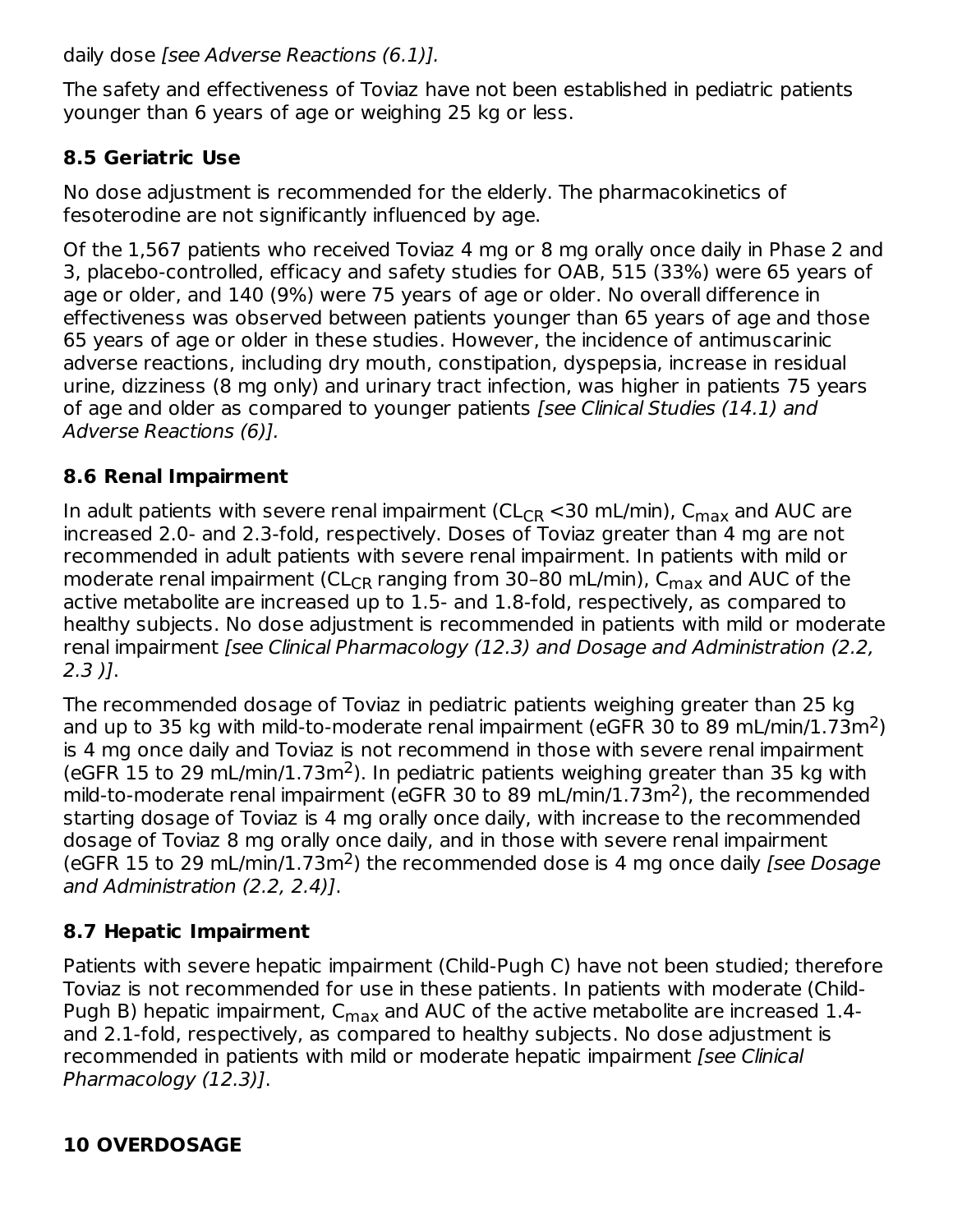Overdosage with Toviaz can result in severe anticholinergic effects. Treatment should be symptomatic and supportive. In the event of overdosage, ECG monitoring is recommended.

# **11 DESCRIPTION**

Toviaz contains fesoterodine fumarate and is an extended-release tablet. Fesoterodine is rapidly de-esterified to its active metabolite (R)-2-(3-diisopropylamino-1-phenylpropyl)-4 hydroxymethyl-phenol, or 5-hydroxymethyl tolterodine, which is a muscarinic receptor antagonist.

Chemically, fesoterodine fumarate is designated as isobutyric acid 2-((R)-3 diisopropylammonium-1-phenylpropyl)-4-(hydroxymethyl) phenyl ester hydrogen fumarate. The empirical formula is  ${\sf C}_{30} {\sf H}_{41} {\sf NO}_7$  and its molecular weight is 527.66. The structural formula is:



The asterisk (\*) indicates the chiral carbon.

Fesoterodine fumarate is a white to off-white powder, which is freely soluble in water. Each Toviaz extended-release tablet contains either 4 mg or 8 mg of fesoterodine fumarate and the following inactive ingredients: glyceryl behenate, hypromellose, indigo carmine aluminum lake, lactose monohydrate, soya lecithin, microcrystalline cellulose, polyethylene glycol, polyvinyl alcohol, talc, titanium dioxide, and xylitol.

# **12 CLINICAL PHARMACOLOGY**

# **12.1 Mechanism of Action**

Fesoterodine is a competitive muscarinic receptor antagonist. After oral administration, fesoterodine is rapidly and extensively hydrolyzed by nonspecific esterases to its active metabolite, 5-hydroxymethyl tolterodine, which is responsible for the antimuscarinic activity of fesoterodine.

Muscarinic receptors play a role in contractions of urinary bladder smooth muscle. Inhibition of these receptors in the bladder is presumed to be the mechanism by which fesoterodine produces its effects.

# **12.2 Pharmacodynamics**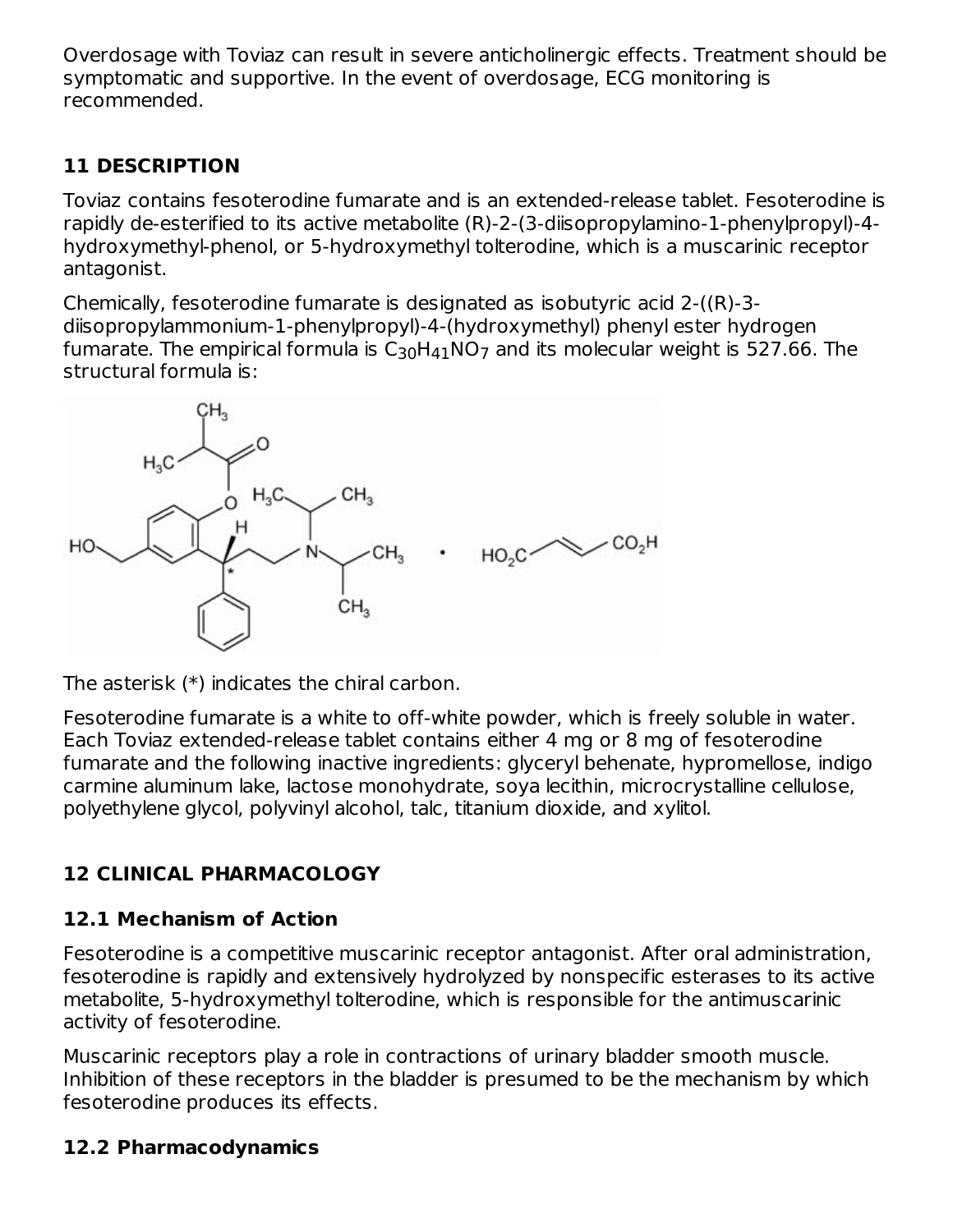In a urodynamic study involving patients with involuntary detrusor contractions, the effects after the administration of fesoterodine on the volume at first detrusor contraction and bladder capacity were assessed. Administration of fesoterodine increased the volume at first detrusor contraction and bladder capacity in a dosedependent manner. These findings are consistent with an antimuscarinic effect on the bladder.

### Cardiac Electrophysiology

The effect of fesoterodine 4 mg and 28 mg on the QT interval was evaluated in a doubleblind, randomized, placebo- and positive-controlled (moxifloxacin 400 mg once a day) parallel trial with once-daily treatment over a period of 3 days in 261 male and female subjects aged 44 to 65 years. Electrocardiographic parameters were measured over a 24-hour period at pre-dose, after the first administration, and after the third administration of study medication. Fesoterodine 28 mg was chosen because this dose, when administered to CYP2D6 extensive metabolizers, results in an exposure to the active metabolite that is similar to the exposure in a CYP2D6 poor metabolizer receiving fesoterodine 8 mg together with CYP3A4 blockade. Corrected QT intervals (QTc) were calculated using Fridericia's correction and a linear individual correction method. Analyses of 24-hour average QTc, time-matched baseline-corrected QTc, and timematched placebo-subtracted QTc intervals indicate that fesoterodine at doses of 4 and 28 mg/day did not prolong the QT interval. The sensitivity of the study was confirmed by positive QTc prolongation by moxifloxacin.

In this study, conducted in subjects aged 44 to 65 years, Toviaz was associated with an increase in heart rate that correlates with increasing dose. When compared to placebo, the mean increase in heart rate associated with fesoterodine 4 mg/day and fesoterodine 28 mg/day was 3 beats/minute and 11 beats/minute, respectively.

In the two, phase 3, placebo-controlled studies in adult in patients with overactive bladder, the mean increases in heart rate compared to placebo were 3–4 beats/minute in the fesoterodine 4 mg/day group and 3–5 beats/minute in the fesoterodine 8 mg/day group.

# **12.3 Pharmacokinetics**

# Absorption

After oral administration, fesoterodine is well absorbed. Due to rapid and extensive hydrolysis by nonspecific esterases to its active metabolite 5-hydroxymethyl tolterodine, fesoterodine cannot be detected in plasma. Bioavailability of the active metabolite is 52%. After single or multiple-dose oral administration of fesoterodine in doses from 4 mg to 28 mg, plasma concentrations of the active metabolite are proportional to the dose. Maximum plasma levels are reached after approximately 5 hours. No accumulation occurs after multiple-dose administration.

A Summary of pharmacokinetic parameters for the active metabolite after a single dose of Toviaz 4 mg and 8 mg in extensive and poor metabolizers of CYP2D6 is provided in Table 8.

**Table 8: Summary of Geometric Mean [CV] Pharmacokinetic Parameters for the Active Metabolite After a Single Dose of Toviaz 4 mg and 8 mg in Extensive**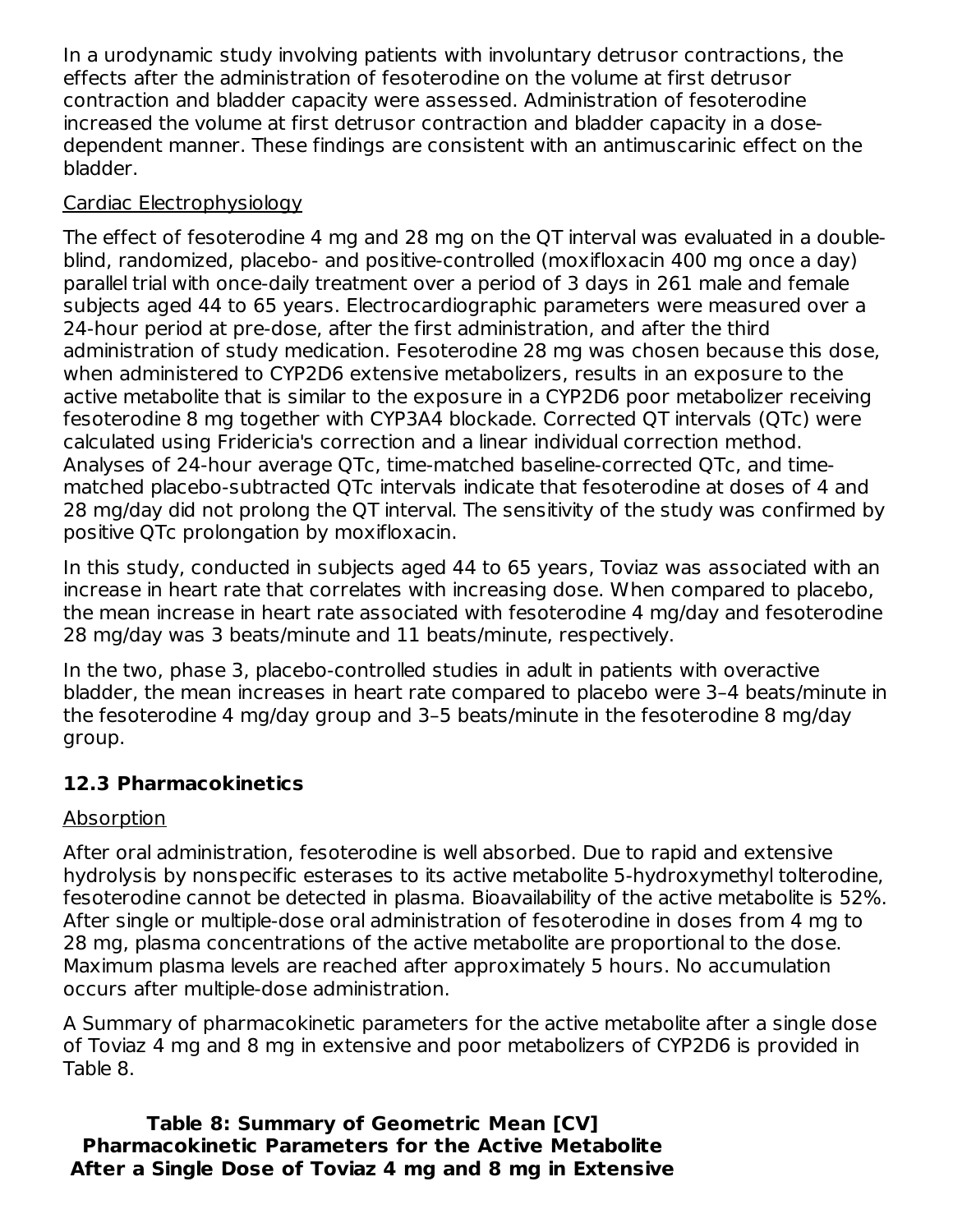#### **and Poor CYP2D6 Metabolizers**

|                               | Toviaz 4 mg                                            |          |                                             | Toviaz 8 mg |
|-------------------------------|--------------------------------------------------------|----------|---------------------------------------------|-------------|
|                               | <b>Parameter EM (N=16) PM (N=8) EM (N=16) PM (N=8)</b> |          |                                             |             |
| $ C_{\text{max}} $<br>(ng/mL) |                                                        |          | 1.89 [43%] 3.45 [54%] 3.98 [28%] 6.90 [39%] |             |
| $AUC_{0-tz}$<br>$(ng*h/mL)$   |                                                        |          | 21.2 [38%] 40.5 [31%] 45.3 [32%] 88.7 [36%] |             |
| $t_{max}$ (h) <sup>*</sup>    | $5[2-6]$                                               | $5[5-6]$ | 5 [3–6]                                     | $5[5-6]$    |
| $t_{\frac{1}{2}}$ (h)         | 7.31 [27%] 7.31 [30%]                                  |          | 8.59 [41%] 7.66 [21%]                       |             |

 $EM =$  extensive CYP2D6 metabolizer, PM = poor CYP2D6 metabolizer, CV = coefficient of variation;  $C_{\text{max}} = \text{maximum}$ plasma concentration,  $AUC_{0-tz} =$  area under the concentration time curve from zero up to the last measurable plasma concentration,  $t_{max}$  = time to reach C $_{max}$ ,  $t_{\frac{1}{2}}$  = terminal half-life \* Data presented as median (range)

#### Effect of Food

There is no clinically relevant effect of food on the pharmacokinetics of fesoterodine. In a study of the effects of food on the pharmacokinetics of fesoterodine in 16 healthy male volunteers, concomitant food intake increased the active metabolite of fesoterodine AUC by approximately 19% and C<sub>max</sub> by 18% [see Dosage and Administration (2.1)].

#### **Distribution**

Plasma protein binding of the active metabolite is low (approximately 50%) and is primarily bound to albumin and alpha-1-acid glycoprotein. The mean steady-state volume of distribution following intravenous infusion of the active metabolite is 169 L.

#### Metabolism

After oral administration, fesoterodine is rapidly and extensively hydrolyzed to its active metabolite. The active metabolite is further metabolized in the liver to its carboxy, carboxy-N-desisopropyl, and N-desisopropyl metabolites via two major pathways involving CYP2D6 and CYP3A4. None of these metabolites contribute significantly to the antimuscarinic activity of fesoterodine.

#### Variability in CYP2D6 Metabolism

A subset of individuals (approximately 7% of Caucasians and approximately 2% of African Americans) are poor metabolizers for CYP2D6. C<sub>max</sub> and AUC of the active metabolite are increased 1.7- and 2-fold, respectively, in CYP2D6 poor metabolizers, as compared to extensive metabolizers.

#### Excretion

Hepatic metabolism and renal excretion contribute significantly to the elimination of the active metabolite. After oral administration of fesoterodine, approximately 70% of the administered dose was recovered in urine as the active metabolite (16%), carboxy metabolite (34%), carboxy-N-desisopropyl metabolite (18%), or N-desisopropyl metabolite (1%), and a smaller amount (7%) was recovered in feces.

The terminal half-life of the active metabolite is approximately 4 hours following an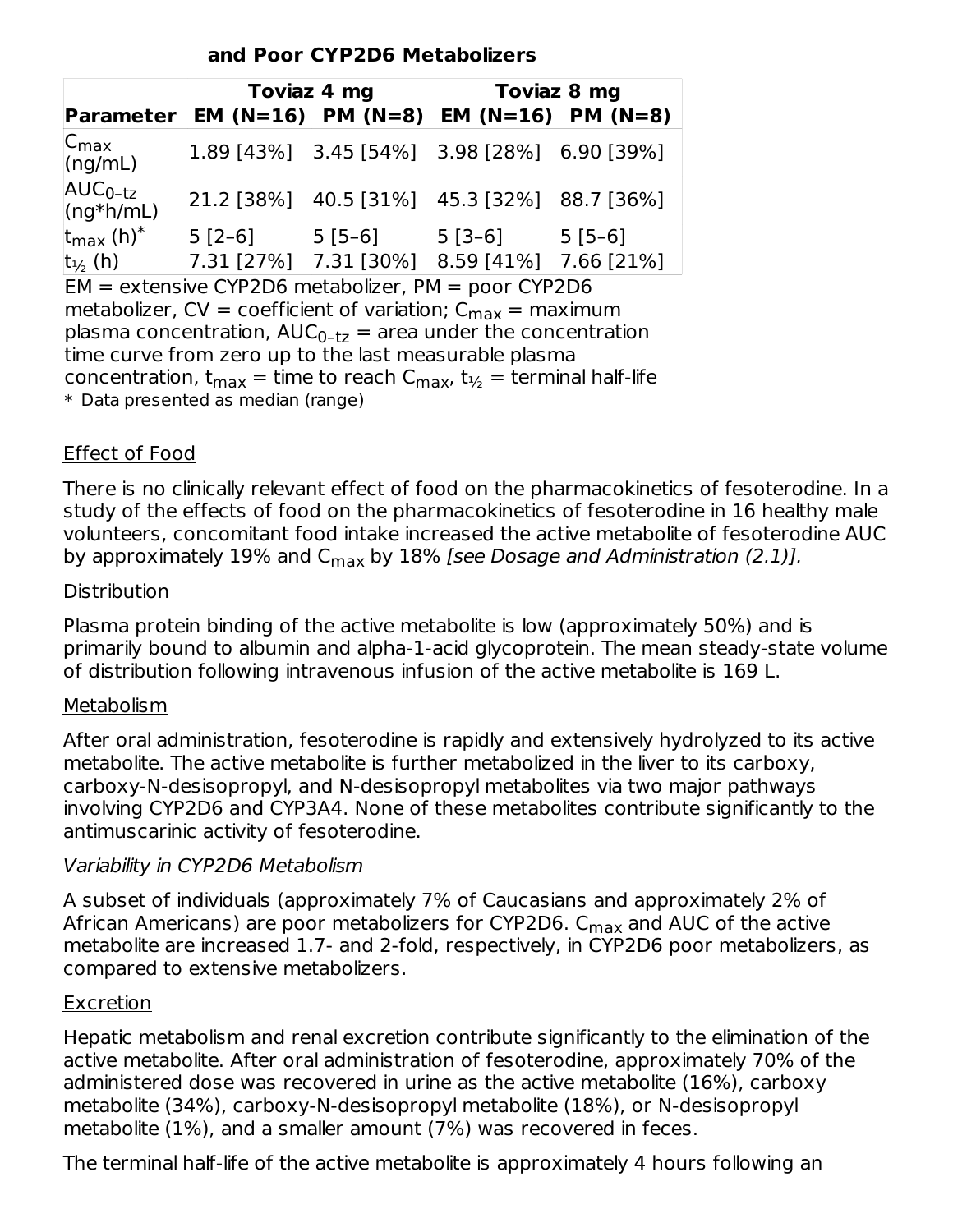intravenous administration. The apparent terminal half-life following oral administration is approximately 7 hours.

Pharmacokinetics in Specific Populations

# Geriatric Patients

Following a single 8 mg oral dose of fesoterodine, the mean (±SD) AUC and  $\mathsf{C}_{\mathsf{max}}$  for the active metabolite 5-hydroxymethyl tolterodine in 12 elderly men (mean age 67 years) were 51.8  $\pm$  26.1 h\*ng/mL and 3.8  $\pm$  1.7 ng/mL, respectively. In the same study, the mean ( $\pm$ SD) AUC and C<sub>max</sub> in 12 young men (mean age 30 years) were 52.0  $\pm$  31.5 h\*ng/mL and  $4.1 \pm 2.1$  ng/mL, respectively. The pharmacokinetics of fesoterodine were not significantly influenced by age [see Use in Specific Populations (8.5)].

### Pediatric Patients

In pediatric patients, from 6 years to 17 years of age with NDO weighing 35 kg with CYP2D6 extensive metabolizer status receiving Toviaz tablets, the mean values of apparent oral clearance, volume of distribution and absorption rate constant of 5-HMT are estimated to be approximately 72 L/h, 68 L and 0.09 h-1, respectively. The  $\mathsf{T}_{\mathsf{max}}$  and half-life of 5-HMT are estimated to be approximately 2.55 h and 7.73 h, respectively. Like adults, the 5-HMT exposures in CYP2D6 poor metabolizers was estimated to be approximately 2-fold higher compared with extensive metabolizers.

The post-hoc estimates of steady-state exposures of 5-HMT in NDO patients weighing greater than 25 kg following Toviaz 4 mg and 8 mg tablets once daily are summarized in Table 9.

#### **Table 9: Summary of Geometric Mean [%CV] Pharmacokinetic Parameters for the Active Metabolite After Steady-State Dosing of Fesoterodine in Pediatric Patients With NDO, Ages 6–17 Years Weighing Greater Than 25 kg**

| <b>Dosage</b>   | N  | $C_{\text{max,SS}}$<br>(ng/mL) | AUC <sub>tau,ss</sub><br>$(ng*h/mL)$ |
|-----------------|----|--------------------------------|--------------------------------------|
| 4 mg once daily | 32 | 4.88 (48.2)                    | 59.1 (51.7)                          |
| 8 mg once daily | 39 | (41.6)<br>8.47                 | 103 (46.2)                           |

 $CV = coefficient$  of variation;  $C_{max,SS} = steady-state$  maximum plasma concentration, AUC<sub>tau,ss</sub> = steady-state area under the concentration time curve over the 24-hour dosing interval,  $N =$ number of patients with PK data

# Gender

Following a single 8 mg oral dose of fesoterodine, the mean (±SD) AUC and  $\mathsf{C}_{\mathsf{max}}$  for the active metabolite 5-hydroxymethyl tolterodine in 12 elderly men (mean age 67 years) were 51.8  $\pm$  26.1 h\*ng/mL and 3.8  $\pm$  1.7 ng/mL, respectively. In the same study, the mean ( $\pm$ SD) AUC and C<sub>max</sub> in 12 elderly women (mean age 68 years) were 56.0  $\pm$  28.8 h\*ng/mL and 4.6  $\pm$  2.3 ng/mL, respectively. The pharmacokinetics of fesoterodine were not significantly influenced by gender.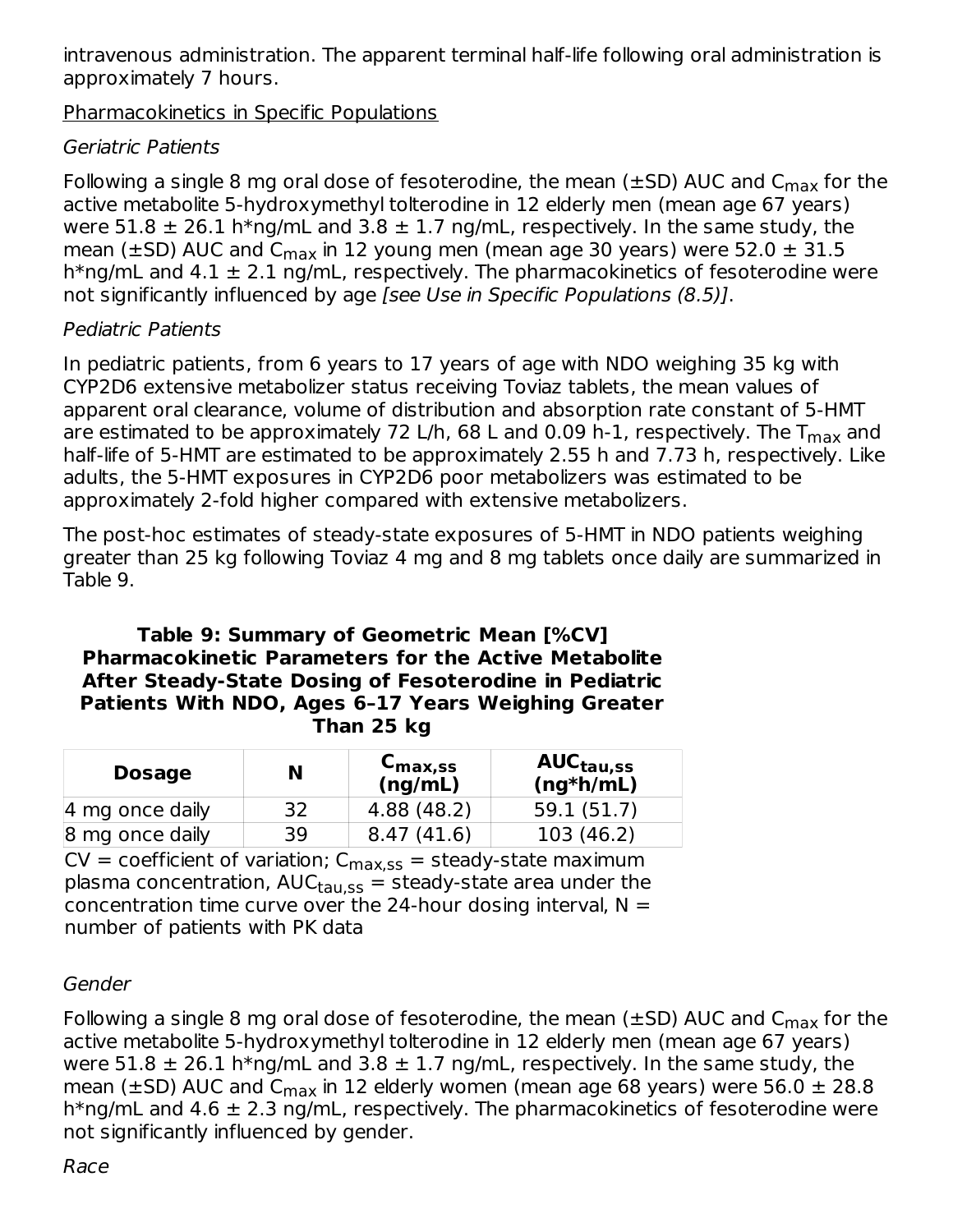The effects of Caucasian or Black race on the pharmacokinetics of fesoterodine were examined in a study of 12 Caucasian and 12 Black African young male volunteers. Each subject received a single oral dose of 8 mg fesoterodine. The mean (±SD) AUC and  $\mathsf{C}_{\mathsf{max}}$ for the active metabolite 5-hydroxymethyl tolterodine in Caucasian males were 73.0  $\pm$ 27.8 h\*ng/mL and 6.1  $\pm$  2.7 ng/mL, respectively. The mean ( $\pm$ SD) AUC and C $_{\sf max}$  in Black males were 65.8  $\pm$  23.2 h\*ng/mL and 5.5  $\pm$  1.9 ng/mL, respectively. The pharmacokinetics of fesoterodine were not significantly influenced by race.

### Renal Impairment

In patients with mild or moderate renal impairment (CL<sub>CR</sub> ranging from 30-80 mL/min),  $\mathsf{C}_{\mathsf{max}}$  and AUC of the active metabolite are increased up to 1.5- and 1.8-fold, respectively, as compared to healthy subjects. In patients with severe renal impairment (CL<sub>CR</sub> <30 mL/min), C<sub>max</sub> and AUC are increased 2.0- and 2.3-fold, respectively *[see Use* in Specific Populations (8.6) and Dosage and Administration (2.2, 2.3)].

# Hepatic Impairment

In patients with moderate (Child-Pugh B) hepatic impairment, C<sub>max</sub> and AUC of the active metabolite are increased 1.4- and 2.1-fold, respectively, as compared to healthy subjects.

Subjects with severe hepatic impairment (Child-Pugh C) have not been studied [see Use in Specific Populations (8.7)].

### Drug-Drug Interactions

# Drugs Metabolized by Cytochrome P450

At therapeutic concentrations, the active metabolite of fesoterodine does not inhibit CYP1A2, 2B6, 2C8, 2C9, 2C19, 2D6, 2E1, or 3A4, or induce CYP1A2, 2B6, 2C9, 2C19, or 3A4 in vitro [see Drug Interactions (7.5)].

# CYP3A4 Inhibitors

Following blockade of CYP3A4 by coadministration of the strong CYP3A4 inhibitor ketoconazole 200 mg twice a day for 5 days,  $\mathsf{C}_{\mathsf{max}}$  and AUC of the active metabolite of fesoterodine increased 2.0- and 2.3-fold, respectively, after oral administration of Toviaz 8 mg to CYP2D6 extensive metabolizers. In CYP2D6 poor metabolizers, C<sub>max</sub> and AUC of the active metabolite of fesoterodine increased 2.1- and 2.5-fold, respectively, during coadministration of ketoconazole 200 mg twice a day for 5 days. C<sub>max</sub> and AUC were 4.5- and 5.7-fold higher, respectively, in subjects who were CYP2D6 poor metabolizers and taking ketoconazole compared to subjects who were CYP2D6 extensive metabolizers and not taking ketoconazole. In a separate study coadministering fesoterodine with ketoconazole 200 mg once a day for 5 days, the C<sub>max</sub> and AUC values of the active metabolite of fesoterodine were increased 2.2-fold in CYP2D6 extensive metabolizers and  $1.5$ - and  $1.9$ -fold, respectively, in CYP2D6 poor metabolizers.  $\mathsf{C}_{\mathsf{max}}$  and AUC were 3.4- and 4.2-fold higher, respectively, in subjects who were CYP2D6 poor metabolizers and taking ketoconazole compared to subjects who were CYP2D6 extensive metabolizers and not taking ketoconazole.

There is no clinically relevant effect of moderate CYP3A4 inhibitors on the pharmacokinetics of fesoterodine. In a drug-drug interaction study evaluating the coadministration of the moderate CYP3A4 inhibitor fluconazole 200 mg twice a day for 2 days, a single 8 mg dose of fesoterodine was administered 1 hour following the first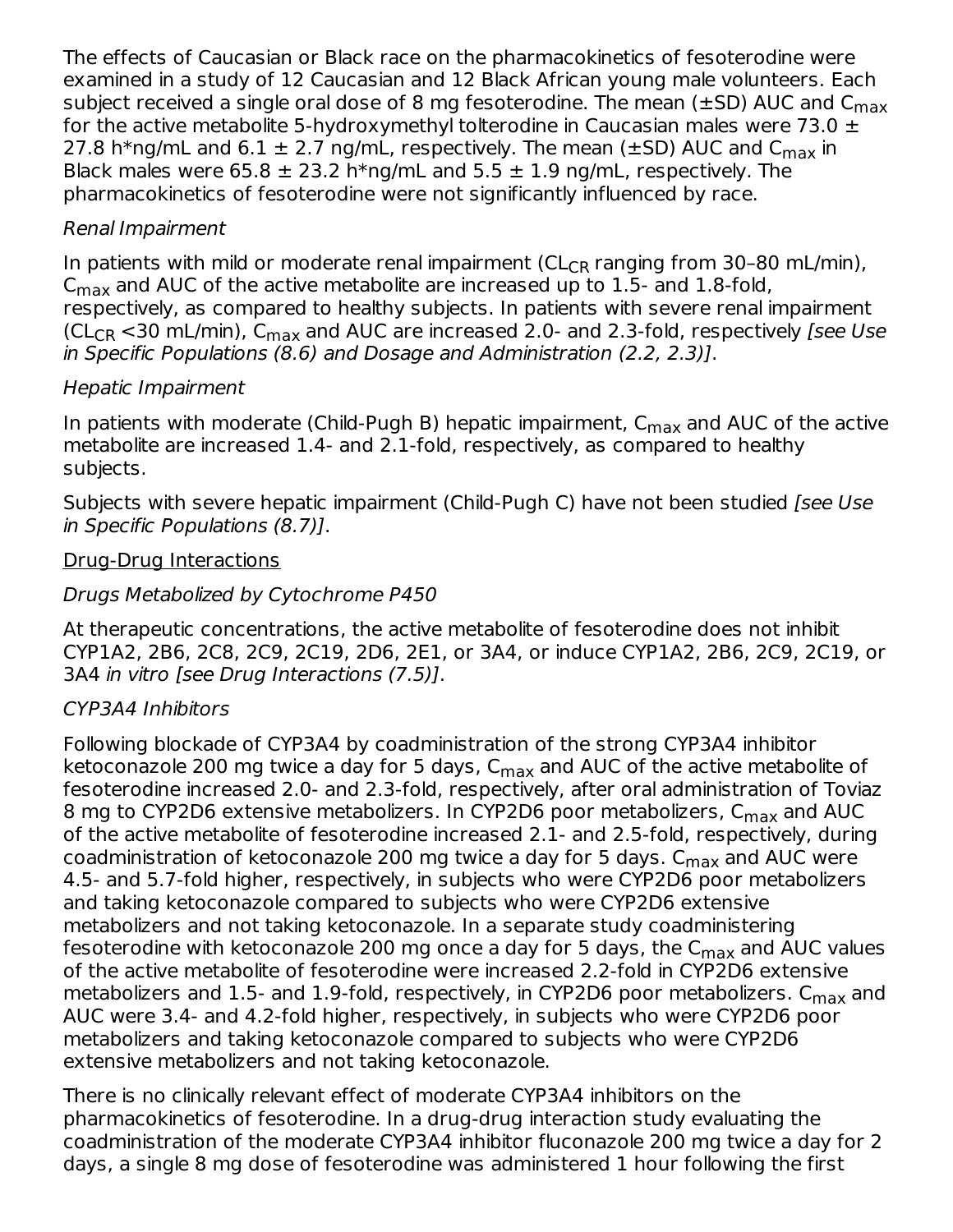dose of fluconazole on day 1 of the study. The average (90% confidence interval) for the increase in  ${\sf C}_{\sf max}$  and AUC of the active metabolite of fesoterodine was approximately 19% (11% – 28%) and 27% (18% – 36%) respectively.

The effect of weak CYP3A4 inhibitors (e.g. cimetidine) was not examined; it is not expected to be in excess of the effect of moderate inhibitors (see Drug Interactions (7.2) and Dosage and Administration (2.2, 2.3)].

### CYP3A4 Inducers

Following induction of CYP3A4 by coadministration of rifampicin 600 mg once a day,  $\mathsf{C}_{\mathsf{max}}$  and AUC of the active metabolite of fesoterodine decreased by approximately 70% and 75%, respectively, after oral administration of Toviaz 8 mg. The terminal half-life of the active metabolite was not changed.

Induction of CYP3A4 may lead to reduced plasma levels. No dosing adjustments are recommended in the presence of CYP3A4 inducers [see Drug Interactions (7.3)].

### CYP2D6 Inhibitors

The interaction with CYP2D6 inhibitors was not studied. In poor metabolizers for CYP2D6, representing a maximum CYP2D6 inhibition,  $\mathsf{C}_{\mathsf{max}}$  and AUC of the active metabolite are increased 1.7- and 2-fold, respectively [see Drug Interactions (7.4)].

### Oral Contraceptives

Thirty healthy female subjects taking an oral contraceptive containing 0.03 mg ethinyl estradiol and 0.15 mg levonorgestrel were evaluated in a 2-period cross-over study. Each subject was randomized to receive concomitant administration of either placebo or fesoterodine 8 mg once daily on days 1 – 14 of hormone cycle for 2 consecutive cycles. Pharmacokinetics of ethinyl estradiol and levonorgestrel were assessed on day 13 of each cycle. Fesoterodine increased the AUC and  $\mathsf{C}_{\mathsf{max}}$  of ethinyl estradiol by  $1$  - 3% and decreased the AUC and C<sub>max</sub> of levonorgestrel by 11 - 13% *[see Drug Interactions*  $(7.6)$ ].

#### Warfarin

In a cross-over study in 14 healthy male volunteers (18–55 years), a single oral dose of warfarin 25 mg was given either alone or on day 3 of once daily dosing for 9 days with fesoterodine 8 mg. Compared to warfarin alone dosing, the C<sub>max</sub> and AUC of S-warfarin were lower by  $\sim$  4 %, while the C $_{\sf max}$  and AUC of R-warfarin were lower by approximately 8 % and 6% for the coadministration, suggesting absence of a significant pharmacokinetic interaction.

There were no statistically significant changes in the measured pharmacodynamic parameters for anticoagulant activity of warfarin (INR<sub>max</sub>, AUC<sub>INR</sub>), with only a small decrease noted in INR $_{\sf max}$  of  $\sim$  3 % with the co-administration relative to warfarin alone. INR versus time profiles across individual subjects in the study suggested some differences following co-administration with fesoterodine, although there was no definite trend with regard to the changes noted [see Drug Interactions (7.7)].

# **13 NONCLINICAL TOXICOLOGY**

# **13.1 Carcinogenesis, Mutagenesis, Impairment of Fertility**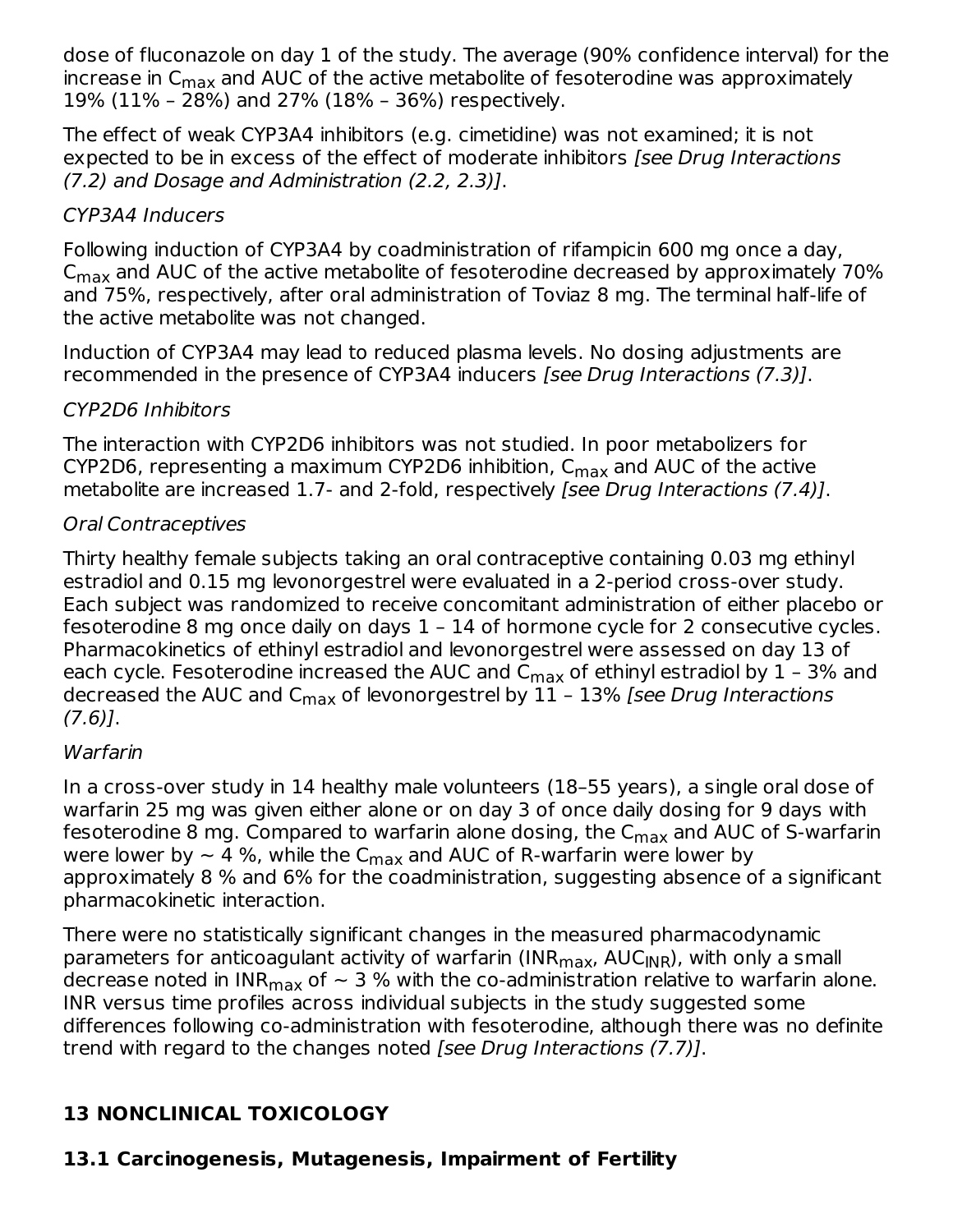#### **Carcinogenicity**

No evidence of drug-related carcinogenicity was found in 24-month studies with oral administration to mice and rats. The highest tolerated doses in mice (females 45 to 60 mg/kg/day, males 30 to 45 mg/kg/day) correspond to 11 to 19 times (females) and 4 to 9 times (males) the estimated human AUC values reached with fesoterodine 8 mg, which is the Maximum Recommended Human Dose (MRHD). In rats, the highest tolerated dose (45 to 60 mg/kg/day) corresponds to 3 to 8 times (females) and 3 to 14 times (males) the estimated human AUC at the MRHD.

#### Mutagenesis

Fesoterodine was not mutagenic or genotoxic in vitro (Ames tests, chromosome aberration tests) or in vivo (mouse micronucleus test).

### Impairment of Fertility

Fesoterodine had no effect on male reproductive function or fertility at doses up to 45 mg/kg/day in mice. At 45 mg/kg/day, a lower number of corpora lutea, implantation sites and viable fetuses was observed in female mice administered fesoterodine for 2-weeks prior to mating and continuing through day 7 of gestation. The maternal No-Observed-Effect Level (NOEL) and the NOEL for effects on reproduction and early embryonic development were both 15 mg/kg/day. At the NOEL, the systemic exposure, based on AUC, was 0.6 to 1.5 times higher in mice than in humans at the MRHD, whereas based on peak plasma concentrations, the exposure in mice was 5 to 9 times higher.

# **14 CLINICAL STUDIES**

# **14.1 Adult Overactive Bladder**

The efficacy of Toviaz extended-release tablets was evaluated in two, Phase 3, randomized, double-blind, placebo-controlled, 12-week studies for the treatment of overactive bladder with symptoms of urge urinary incontinence, urgency, and urinary frequency. Entry criteria required that patients have symptoms of overactive bladder for ≥6-months duration, at least 8 micturitions per day, and at least 6 urinary urgency episodes or 3 urge incontinence episodes per 3-day diary period. Patients were randomized to a fixed dose of Toviaz 4 or 8 mg/day or placebo. In one of these studies, 290 patients were randomized to an active control arm (an oral antimuscarinic agent). For the combined studies, a total of 554 patients received placebo, 554 patients received Toviaz 4 mg/day, and 566 patients received Toviaz 8 mg/day. The majority of patients were Caucasian (91%) and female (79%) with a mean age of 58 years (range 19–91 years).

The primary efficacy endpoints were the mean change in the number of urge urinary incontinence episodes per 24 hours and the mean change in the number of micturitions (frequency) per 24 hours. An important secondary endpoint was the mean change in the voided volume per micturition.

Results for the primary endpoints and for mean change in voided volume per micturition from the two 12-week clinical studies of Toviaz are reported in Table 10.

### **Table 10: Mean Baseline and Change From Baseline to Week 12 for Urge Urinary Incontinence Episodes, Number of Micturitions, and Volume Voided**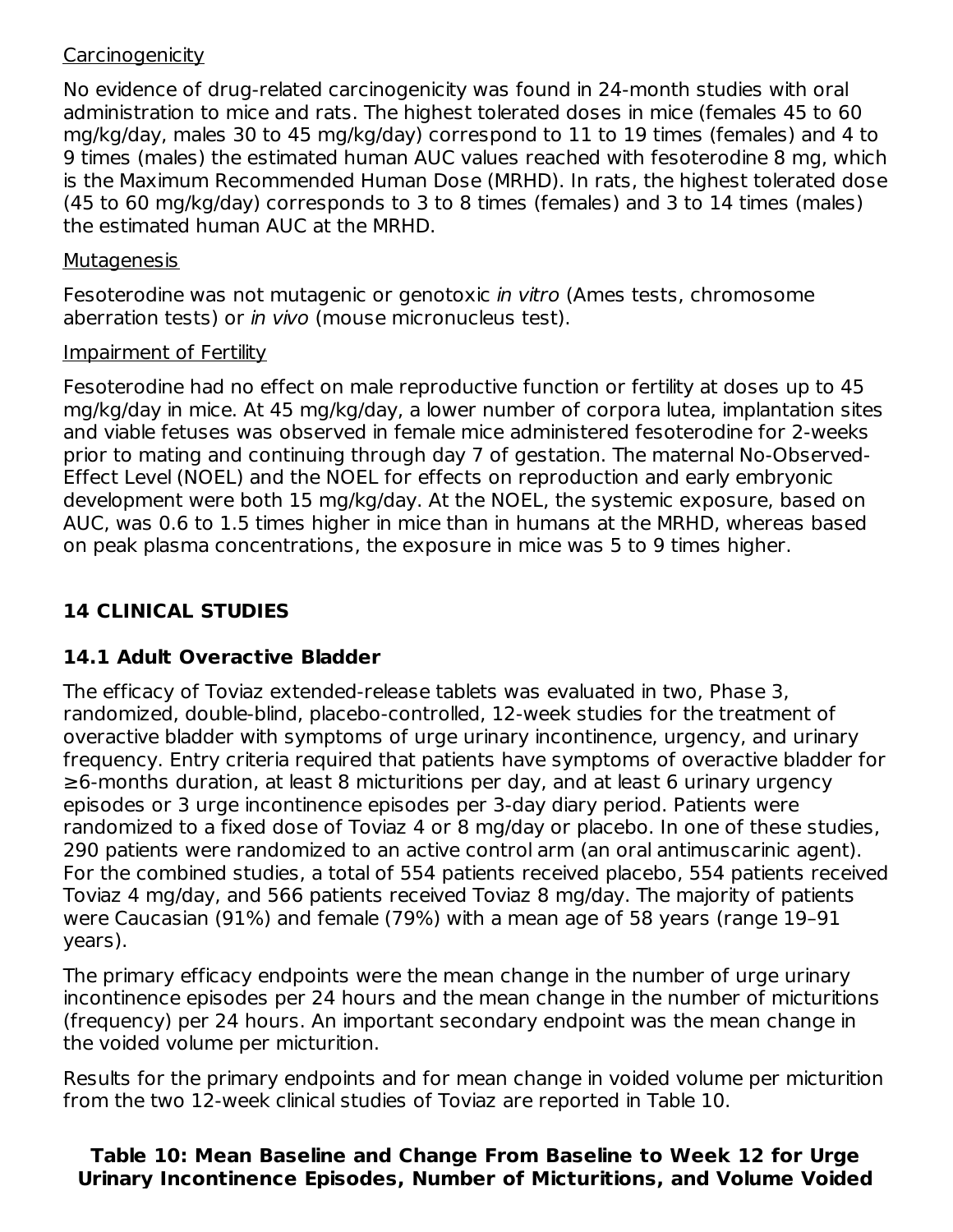#### **Urinary Incontinence Episodes, Number of Micturitions, and Volume Voided per Micturition**

|                                                        | Study 1                     |                                       |                                       | <b>Study 2</b>              |                                       |                                       |
|--------------------------------------------------------|-----------------------------|---------------------------------------|---------------------------------------|-----------------------------|---------------------------------------|---------------------------------------|
| <b>Parameter</b>                                       | <b>Placebo</b><br>$N = 279$ | <b>Toviaz</b><br>4mg/day<br>$N = 265$ | <b>Toviaz</b><br>8mg/day<br>$N = 276$ | <b>Placebo</b><br>$N = 266$ | <b>Toviaz</b><br>4mg/day<br>$N = 267$ | <b>Toviaz</b><br>8mg/day<br>$N = 267$ |
| Number of urge incontinence episodes per 24 hours $^*$ |                             |                                       |                                       |                             |                                       |                                       |
| <b>Baseline</b>                                        | 3.7                         | 3.8                                   | 3.7                                   | 3.7                         | 3.9                                   | 3.9                                   |
| Change from baseline                                   | $-1.20$                     | $-2.06$                               | $-2.27$                               | $-1.00$                     | $-1.77$                               | $-2.42$                               |
| p-value vs. placebo                                    |                             | 0.001                                 | < 0.001                               |                             | < 0.003                               | < 0.001                               |
| Number of micturitions per 24 hours                    |                             |                                       |                                       |                             |                                       |                                       |
| <b>Baseline</b>                                        | 12.0                        | 11.6                                  | 11.9                                  | 12.2                        | 12.9                                  | 12.0                                  |
| Change from baseline                                   | $-1.02$                     | $-1.74$                               | $-1.94$                               | $-1.02$                     | $-1.86$                               | $-1.94$                               |
| p-value vs. placebo                                    |                             | < 0.001                               | < 0.001                               |                             | 0.032                                 | < 0.001                               |
| Voided volume per micturition (mL)                     |                             |                                       |                                       |                             |                                       |                                       |
| <b>Baseline</b>                                        | 150                         | 160                                   | 154                                   | 159                         | 152                                   | 156                                   |
| Change from baseline                                   | 10                          | 27                                    | 33                                    | 8                           | 17                                    | 33                                    |
| p-value vs. placebo                                    |                             | < 0.001                               | < 0.001                               |                             | 0.150                                 | < 0.001                               |

 $vs. = versus$ 

 $\ast$  Only those patients who were urge incontinent at baseline were included for the analysis of number of urge incontinence episodes per 24 hours: In Study 1, the number of these patients was 211, 199, and 223 in the placebo, Toviaz 4 mg/day and Toviaz 8 mg/day groups, respectively. In Study 2, the number of these patients was 205, 228, and 218, respectively.

Figures 1–4: The following figures show change from baseline over time in number of micturitions and urge urinary incontinence episodes per 24 h in the two studies.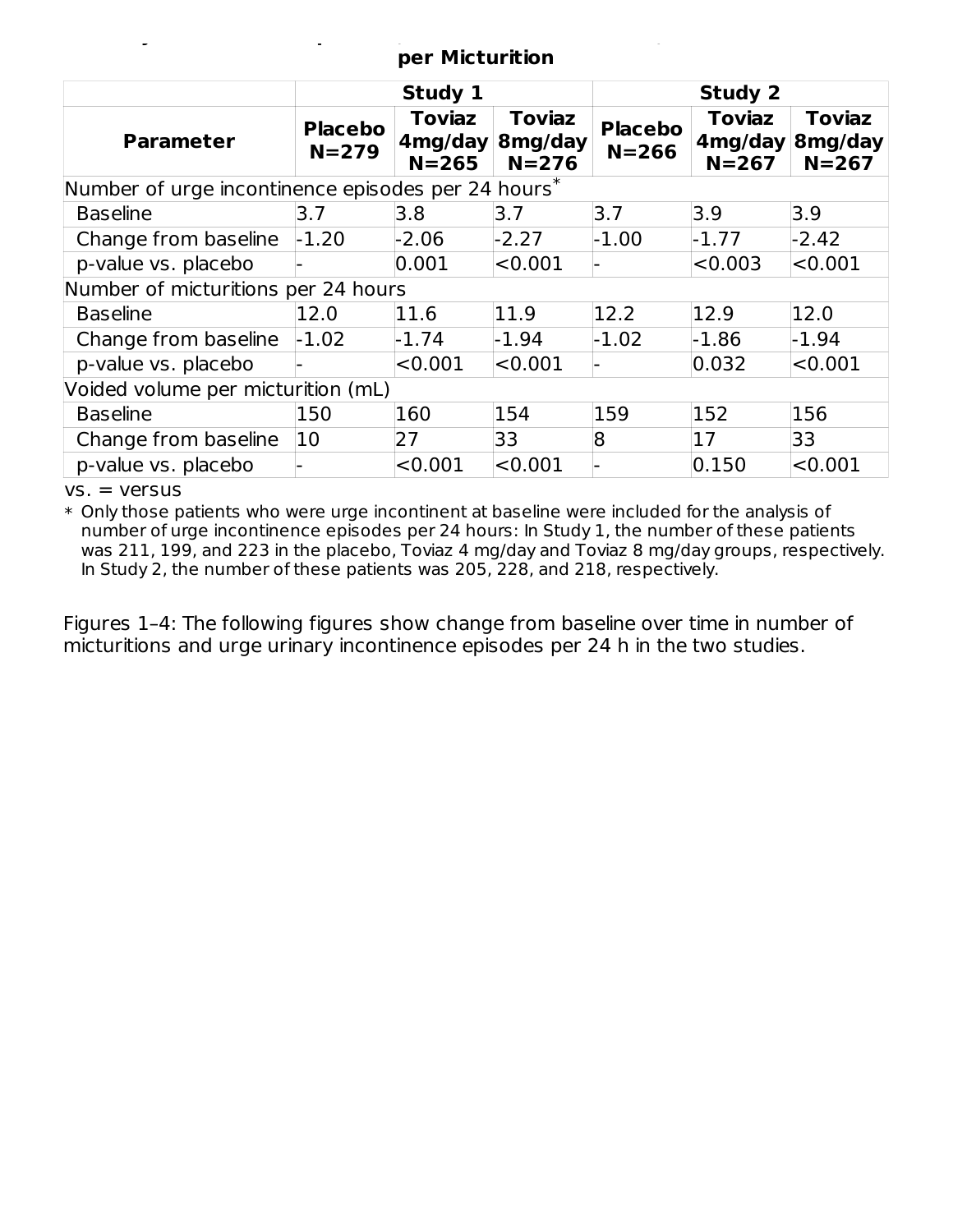

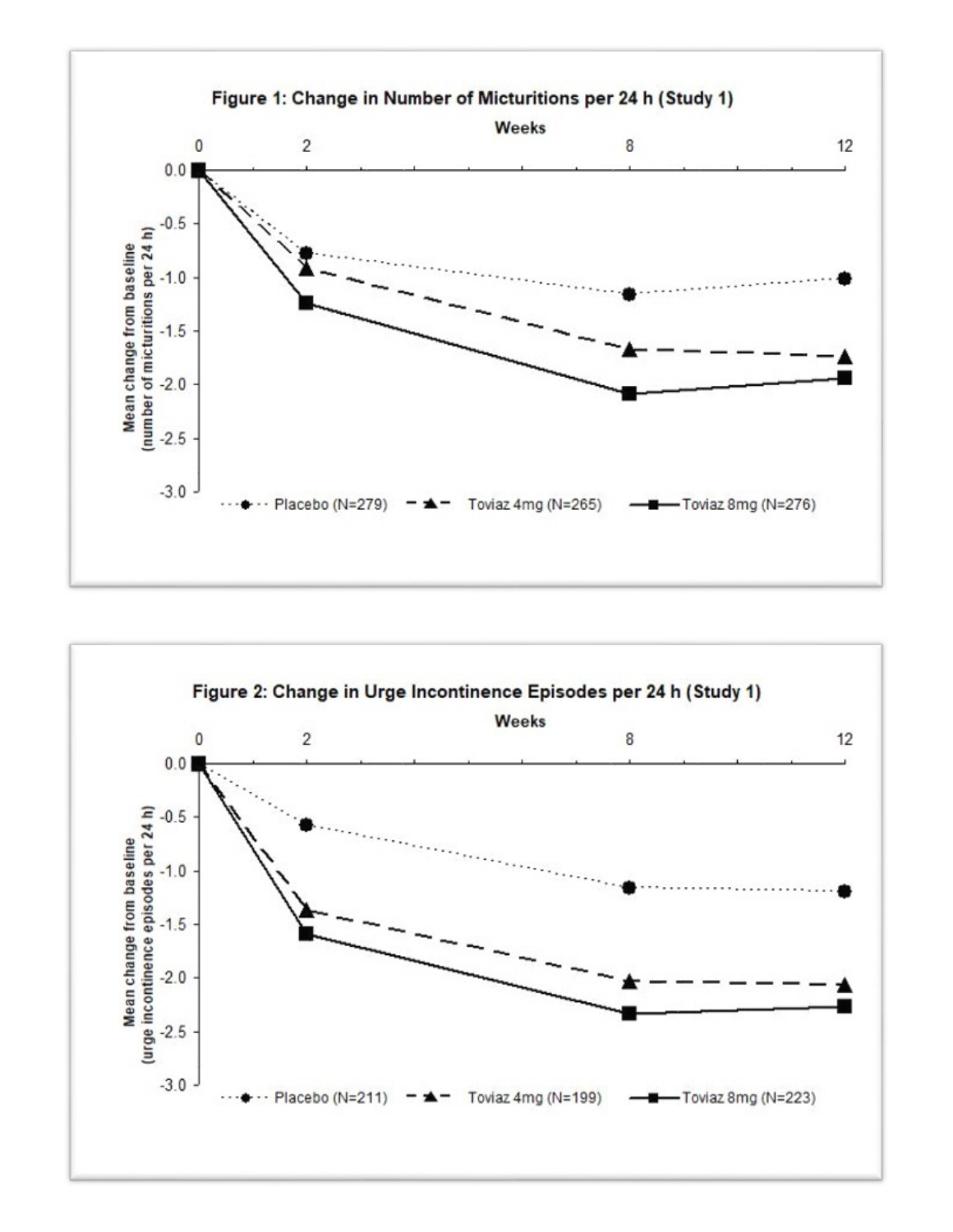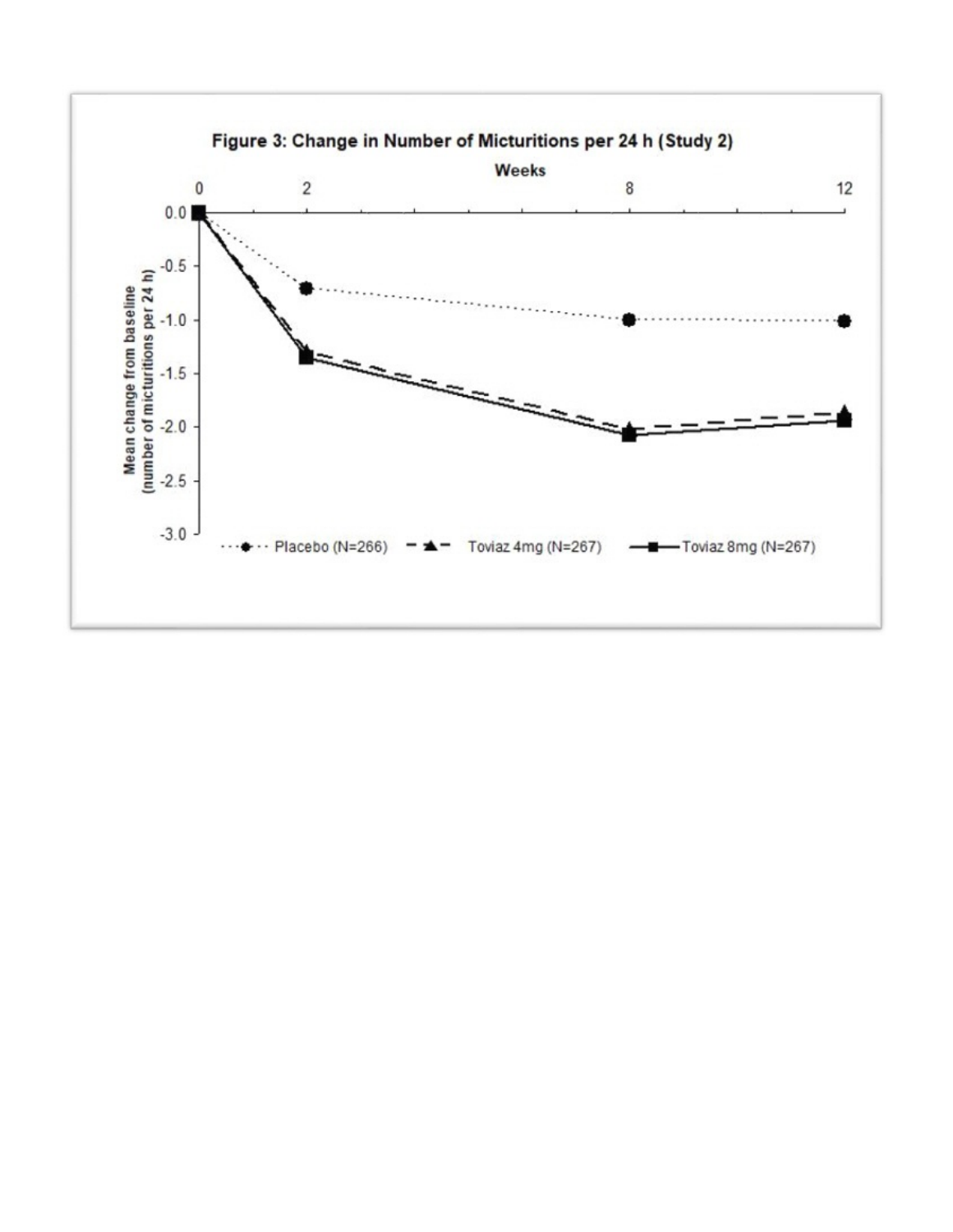

A reduction in number of urge urinary incontinence episodes per 24 hours was observed for both doses as compared to placebo as early as two weeks after starting Toviaz therapy.

# **14.2 Pediatric Neurogenic Detrusor Overactivity**

The efficacy of Toviaz was evaluated in Study 3 (NCT01557244), a Phase 3, randomized, open-label study consisting of a 12-week efficacy phase followed by a 12-week safety extension phase in pediatric patients from 6 years to 17 years of age. Two cohorts were studied. Cohort 1 (patients weighing greater than 25 kg) received a fixed dose of Toviaz 4 mg or Toviaz 8 mg tablets orally once daily, or once daily. In the safety extension phase, patients randomized to the active comparator were switched to Toviaz 4 mg or Toviaz 8 mg once daily. For study inclusion, patients were required to have stable neurological disease and clinically or urodynamically-demonstrated NDO. Cohort 2 patients weighing less than 25 kg received an investigational fesoterodine formulation.

During the 12-week efficacy phase, 124 patients (69 males and 55 females) were randomized to receive Toviaz 4 mg (N=42), Toviaz 8 mg (N=42), or active comparator (N=40) orally once daily. The majority of patients were Caucasian (52%) or Asian (44%) with a mean age of 11 years (range 6 years to 17 years) and a mean weight of 42.8 kg (range 25.1 to 96.0 kg).

# Primary Endpoint

The primary efficacy endpoint was the mean change from baseline in maximum cystometric bladder capacity (MCBC) at Week 12.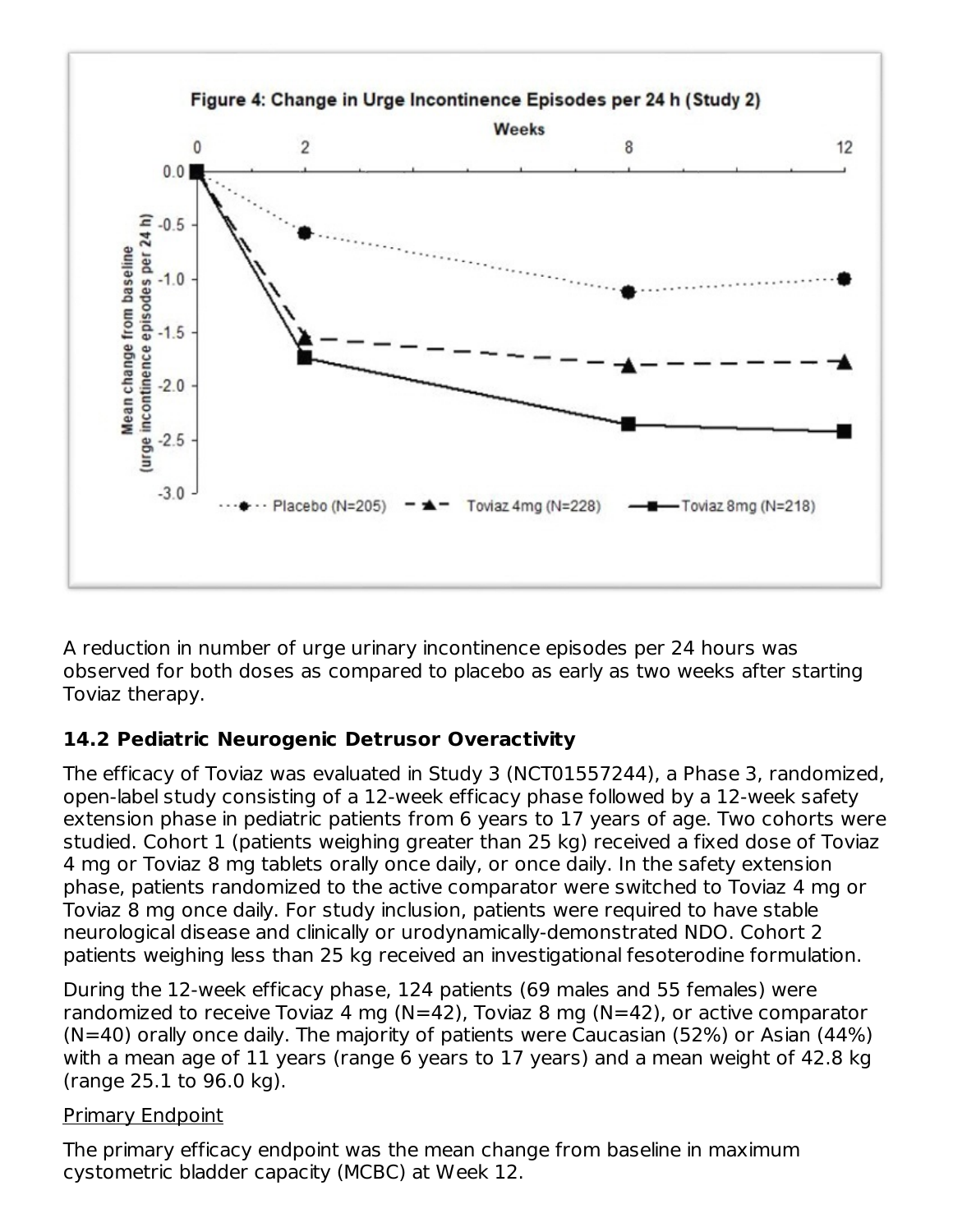Treatment with Toviaz 4 mg or 8 mg daily resulted in improvements from baseline to Week 12 in the primary efficacy endpoint, MCBC, for pediatric patients, with numerically higher changes from baseline for Toviaz 8 mg daily than for Toviaz 4 mg daily.

Results for the primary endpoint MCBC are reported in Table 11.

#### **Table 11: Mean Baseline and Change From Baseline to Week 12 for Maximum Cystometric Bladder Capacity (mL) in Pediatric NDO Patients Receiving Toviaz 4 mg or Toviaz 8 mg and Weighing More Than 25 kg in Study 3**

|                          | Toviaz 4 mg  | Toviaz 8 mg   |
|--------------------------|--------------|---------------|
| IN                       |              |               |
| Baseline                 | 195.1        | 173.3         |
| Change from baseline     | 58.1         | 83.4          |
| $(95\%$ CI) <sup>*</sup> | (28.8, 87.4) | (54.2, 112.5) |

 $CI = confidence$  interval

Baseline is defined as the last available measurement prior to the start of treatment. N is the number of patients who took at least one dose and provided a valid value for MCBC at baseline.

 $\ast$  Least squares mean change and 95% CI are based on an analysis of covariance model with terms for treatment group, baseline maximum cystometric bladder capacity and baseline weight. Last observation carried forward/baseline observation carried forward was used for imputing missing values at Week 12.

#### Secondary Endpoints

Results for other urodynamic secondary efficacy endpoints and selected secondary efficacy endpoints derived from patient urinary diaries are reported in Tables 12 and 13, respectively.

#### **Table 12: Summary of Baseline and Change From Baseline to Week 12 in Secondary Urodynamic Endpoints in Pediatric NDO Patients Weighing Greater Than 25 kg in Study 3**

|                                                                                   | Toviaz 4 mg   | Toviaz 8 mg   |
|-----------------------------------------------------------------------------------|---------------|---------------|
| Detrusor pressure at maximum bladder capacity (cmH <sub>2</sub> O)                |               |               |
| N                                                                                 | 40            | 41            |
| <b>Baseline</b>                                                                   | 26.5          | 27.2          |
| Change from Baseline                                                              | $-2.9$        | $-1.6$        |
| $(95\% \text{ Cl})^*$                                                             | $(-7.6, 1.9)$ | $(-6.3, 3.1)$ |
| Number and percentage of patients with IDC at Baseline but not at Week 12 (n (%)) |               |               |
| N                                                                                 | 41            | 41            |
| $n(\%)$                                                                           | 9(22.0)       | 18 (43.9)     |
| Bladder volume at first IDC (mL)                                                  |               |               |
| N                                                                                 | 26            | 36            |
| <b>Baseline</b>                                                                   | 88.6          | 88.5          |
| Change from Baseline                                                              | 30.5          | 26.1          |
| $(95\% \text{ Cl})^*$                                                             | (2.4, 58.6)   | (2.2, 49.9)   |
| Bladder compliance (mL/cmH20)                                                     |               |               |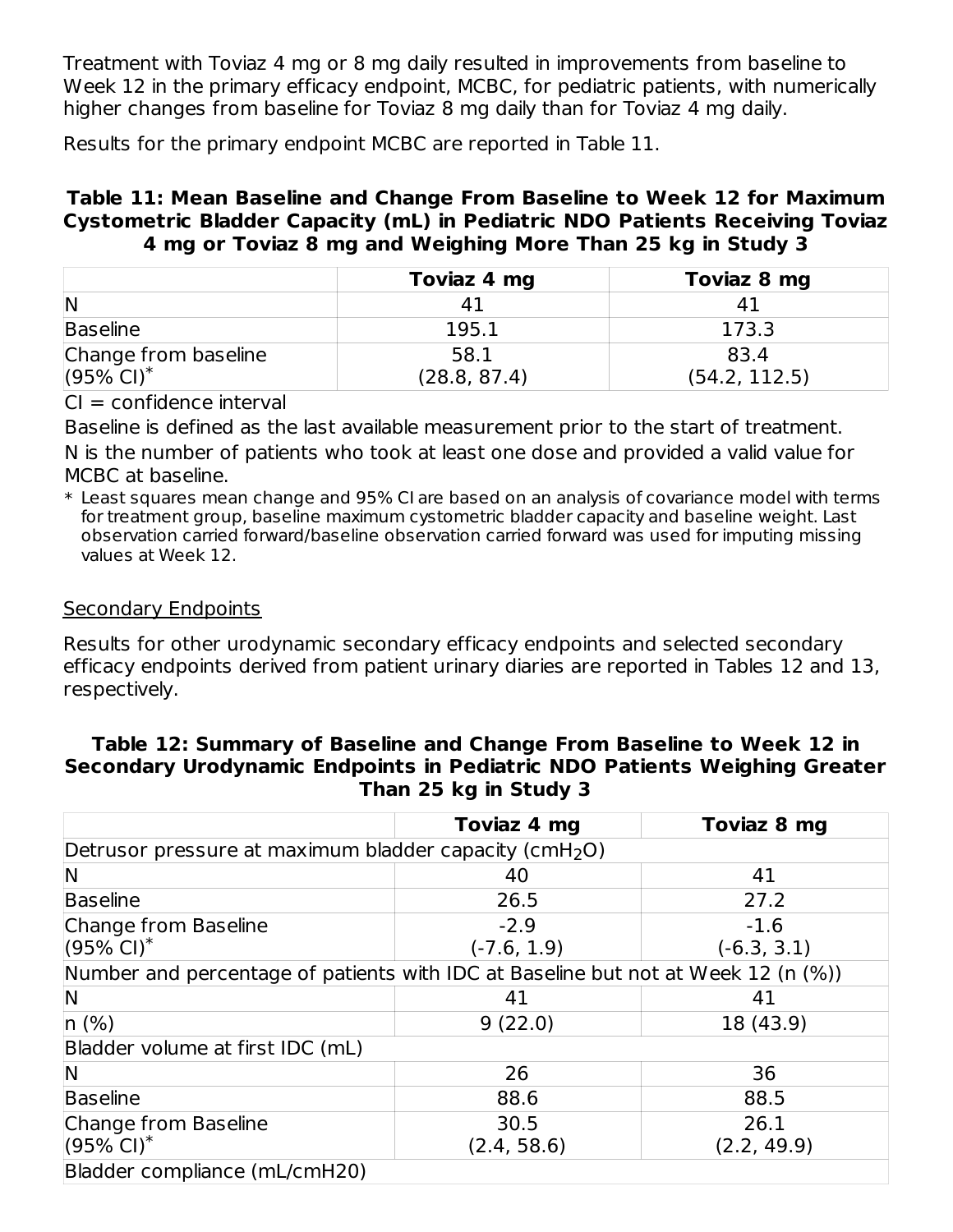| $\overline{\mathsf{N}}$  |                | 40.            |
|--------------------------|----------------|----------------|
| Baseline                 | 13.8           | 10.7           |
| Change from Baseline     | 6.4            | 5.4            |
| $(95\%$ CI) <sup>*</sup> | $(-0.5, 13.3)$ | $(-1.5, 12.3)$ |

 $CI = confidence$  interval;  $IDC = involutary$  detrusor contractions

Baseline is defined as the last available measurement prior to the start of treatment. N is the number of patients who took at least one dose and provided valid endpoint data

at baseline .

\* Least squares mean change and 95% CI are based on an analysis of covariance model with terms for treatment group, baseline (for the endpoint being analyzed) and baseline weight. Last observation carried forward/baseline observation carried forward was used for imputing missing values at Week 12.

#### **Table 13: Mean Baseline and Change From Baseline to Week 12 in Selected Secondary Bladder-Diary Endpoints in Pediatric NDO Patients Weighing Greater Than 25 kg in Study 3**

|                                                     | Toviaz 4 mg   | Toviaz 8 mg    |
|-----------------------------------------------------|---------------|----------------|
| Number of incontinence episodes per 24 hours*       |               |                |
| $\mathsf{\mathsf{N}}$                               | 33            | 33             |
| Baseline                                            | 2.8           | 2.7            |
| Change from Baseline                                | $-0.5$        | $-0.9$         |
| $(95%$ CI) <sup>†</sup>                             | $(-0.9, 0.0)$ | $(-1.4, -0.4)$ |
| Maximum catheterized urine volume per 24 hours (mL) |               |                |
| IN                                                  | 36            | 32             |
| Baseline                                            | 222.5         | 164.7          |
| Change from Baseline                                | 31.6          | 51.0           |
| $(95\% \text{ Cl})^{\dagger}$                       | (-9.3, 72.6)  | (8.1, 93.8)    |

 $CI = confidence$  interval

Baseline is defined as the last available measurement prior to the start of treatment.

N is the number of patients who took at least one dose and provided valid endpoint data at baseline.

\* Only patients with >0 incontinence episodes at baseline are included.

† Least squares mean change and 95% CI are based on an analysis of covariance model with terms for treatment group, baseline (for the endpoint being analyzed) and baseline weight. Last observation carried forward/baseline observation carried forward was used for imputing missing values at Week 12.

# **16 HOW SUPPLIED/STORAGE AND HANDLING**

Toviaz (fesoterodine fumarate) extended-release tablets 4 mg are light blue, oval, biconvex, film-coated, and engraved with "FS" on one side. They are supplied as follows:

Bottles of 30 NDC 0069-0242-30

Toviaz (fesoterodine fumarate) extended-release tablets 8 mg are blue, oval, biconvex, film-coated, and engraved with "FT" on one side. They are supplied as follows: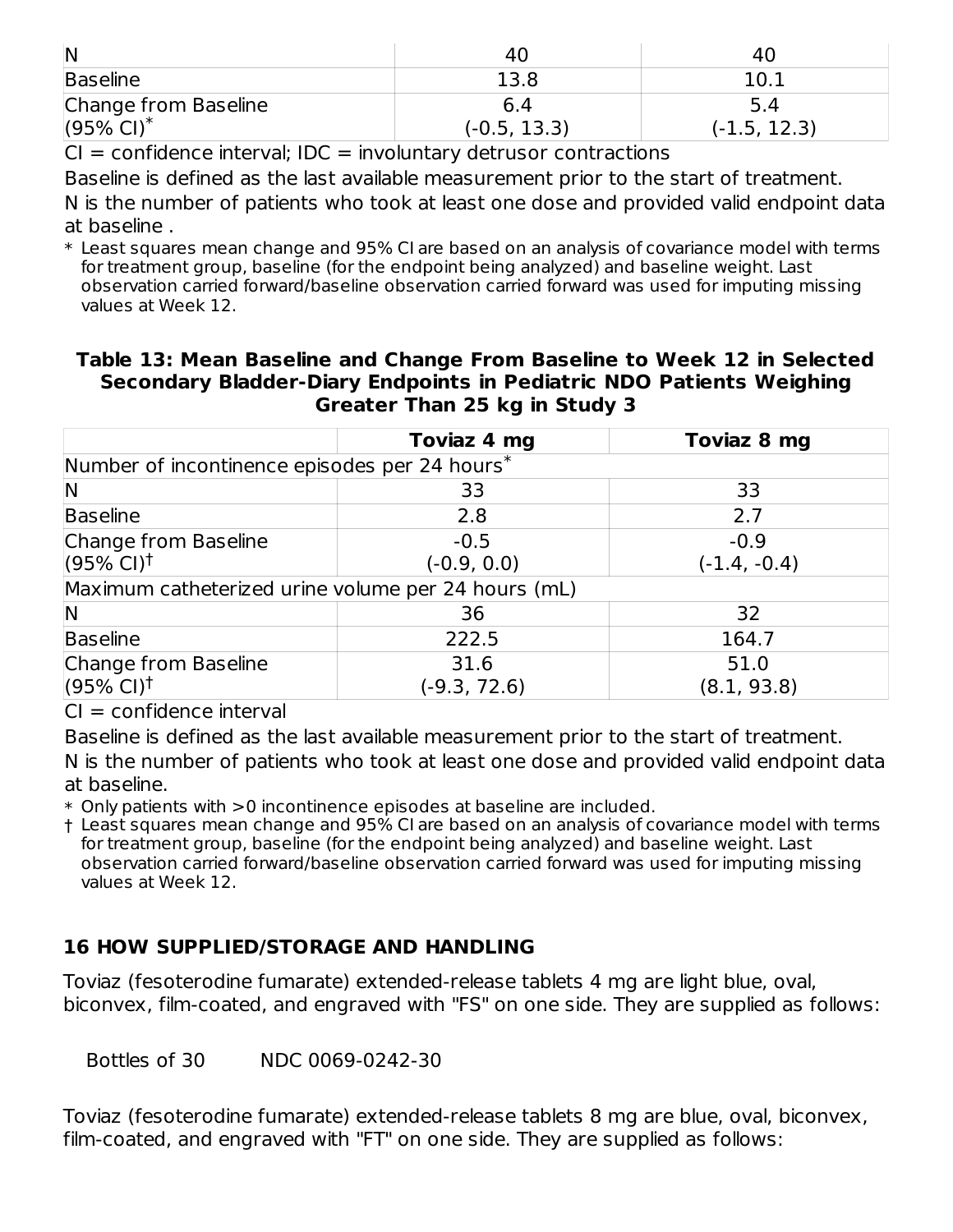Bottles of 30 NDC 0069-0244-30

Store at 20° to 25°C (68° to 77°F); excursions permitted between 15° to 30°C (59° to 86°F) [see USP Controlled Room Temperature]. Protect from moisture.

# **17 PATIENT COUNSELING INFORMATION**

Advise the patient to read the FDA-Approved Patient Labeling (Patient Information).

#### Angioedema

Inform patients and/or their caregivers that Toviaz may cause angioedema, which could result in life-threatening airway obstruction. Advise patients and/or their caregivers to promptly discontinue Toviaz and seek immediate medical attention if they experience edema of the lips, tongue or laryngopharynx, or difficulty breathing.

#### Antimuscarinic Effects

Inform patients that Toviaz, like other antimuscarinic agents, may produce clinically significant adverse effects related to antimuscarinic pharmacological activity including constipation and urinary retention. Toviaz, like other antimuscarinics, may be associated with blurred vision, therefore, patients should be advised to exercise caution in decisions to engage in potentially dangerous activities until the drug's effects on the patient have been determined. Heat prostration (due to decreased sweating) can occur when Toviaz, like other antimuscarinic drugs, is used in a hot environment.

#### Alcohol

Patients should also be informed that alcohol may enhance the drowsiness caused by Toviaz, like other anticholinergic agents.

This product's labeling may have been updated. For the most recent prescribing information, please visit www.pfizer.com.

 $\mathbf{P}$ Pfizer

**Distributed by Pfizer Labs** Division of Pfizer Inc. New York, NY 10017

LAB-0381-18.0

#### **Patient Information TOVIAZ (TOH-vee-as) ®(fesoterodine fumarate) extended-release tablets, for oral use**

Read the Patient Information that comes with TOVIAZ before you start taking it and each time you get a refill. There may be new information. This leaflet does not take the place of talking with your healthcare provider about your medical condition or your treatment.

#### **What is TOVIAZ?**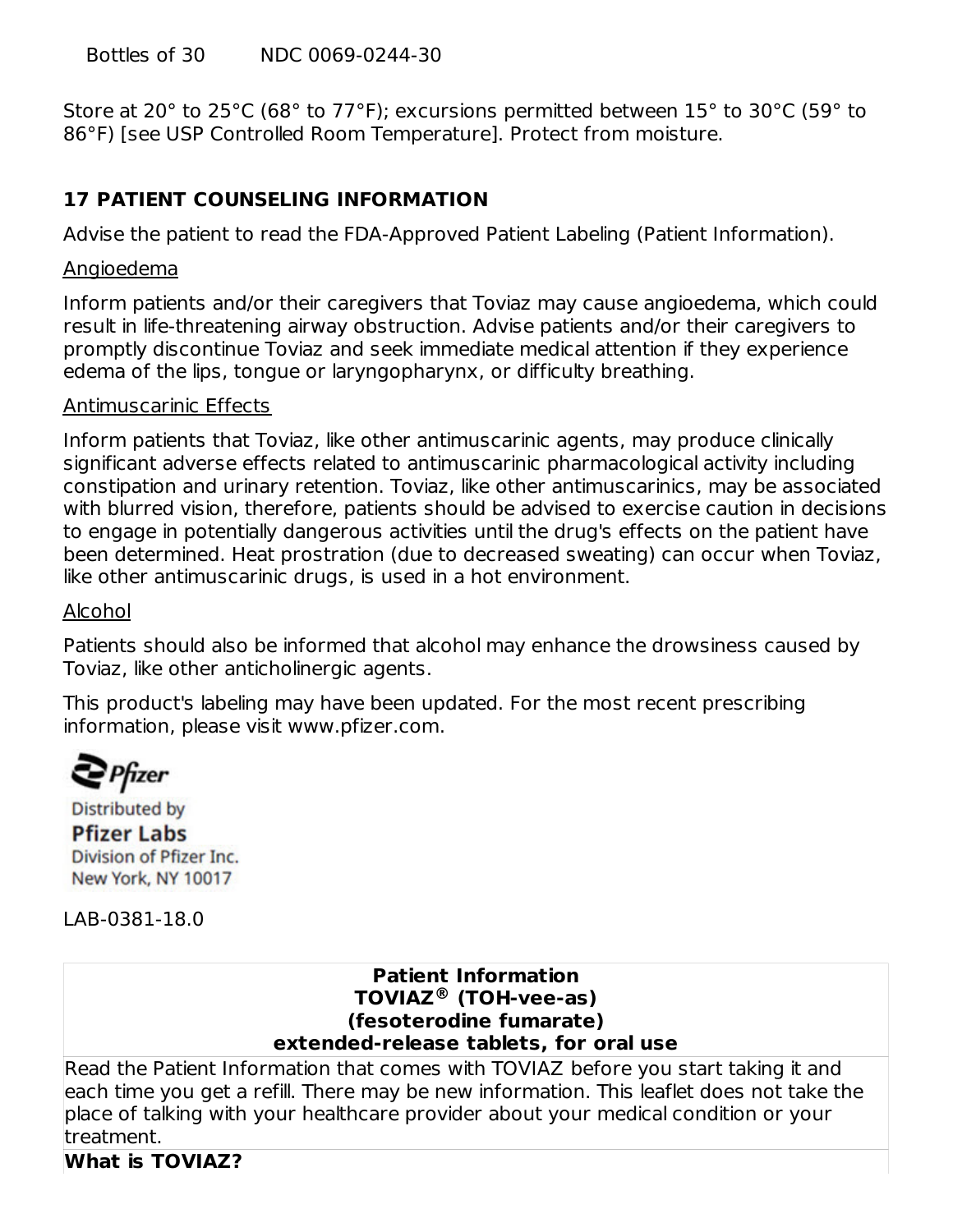TOVIAZ is a prescription medicine used:

- in adults to treat symptoms of a condition called overactive bladder (OAB), including urge urinary incontinence (leaking or wetting accidents due to a strong need to urinate), urinary urgency (having a strong need to urinate right away), or urinary frequency (having to urinate too often).
- in children 6 years of age and older with a body weight greater than 55 pounds (25 kg) to treat neurogenic detrusor overactivity (NDO). TOVIAZ is used to increase the amount of urine your bladder can hold and reduce urine leakage.

It is not known if TOVIAZ is safe and effective in children younger than 6 years of age or with a body weight 55 pounds (25-kg) or less.

# **Who should not take TOVIAZ?**

- **Do not take TOVIAZ if you:**
- are allergic to TOVIAZ or any of its ingredients. See the end of this leaflet for a complete list of ingredients.
- are allergic to tolterodine tartrate tablets or tolterodine tartrate extended-release capsules.
- are not able to empty your bladder (urinary retention).
- have delayed or slow emptying of your stomach (gastric retention).
- have an eye problem called uncontrolled narrow-angle glaucoma.

### **Before you take TOVIAZ, tell your healthcare provider about all your medical conditions, including if you:**

- have problems emptying your bladder or you have a weak urine stream.
- have any stomach or intestinal problems, or problems with constipation.
- are receiving treatment for an eye problem called narrow-angle glaucoma.
- have a condition called Myasthenia Gravis.
- have kidney problems.
- have liver problems.
- are pregnant or plan to become pregnant. It is not known if TOVIAZ will harm your unborn baby. Talk to your healthcare provider if you are pregnant or plan to become pregnant.
- are breastfeeding or plan to breastfeed. It is not known if TOVIAZ passes into your breast milk. You should talk to your healthcare provider about the best way to feed your baby while taking TOVIAZ.

**Tell your healthcare provider about all the medicines you take**, including

prescription and over-the-counter medicines, vitamins, and herbal products. TOVIAZ may affect the way other medicines work, and other medicines may affect how TOVIAZ works. Especially tell your healthcare provider if you are taking antimuscarinic, antibiotics, or antifungal medicines.

Know all the medicines you take. Keep a list of them with you to show your healthcare provider and pharmacist each time you get a new medicine.

# **How should I take TOVIAZ?**

- Take TOVIAZ exactly as your healthcare provider tells you to take it.
- Your healthcare provider may lower your dose of TOVIAZ if you are an adult with severe kidney problems.
- Your healthcare provider may lower or stop your dose of TOVIAZ if you are a child 6 years of age and older with a body weight greater than 77 pounds (35 kg) and have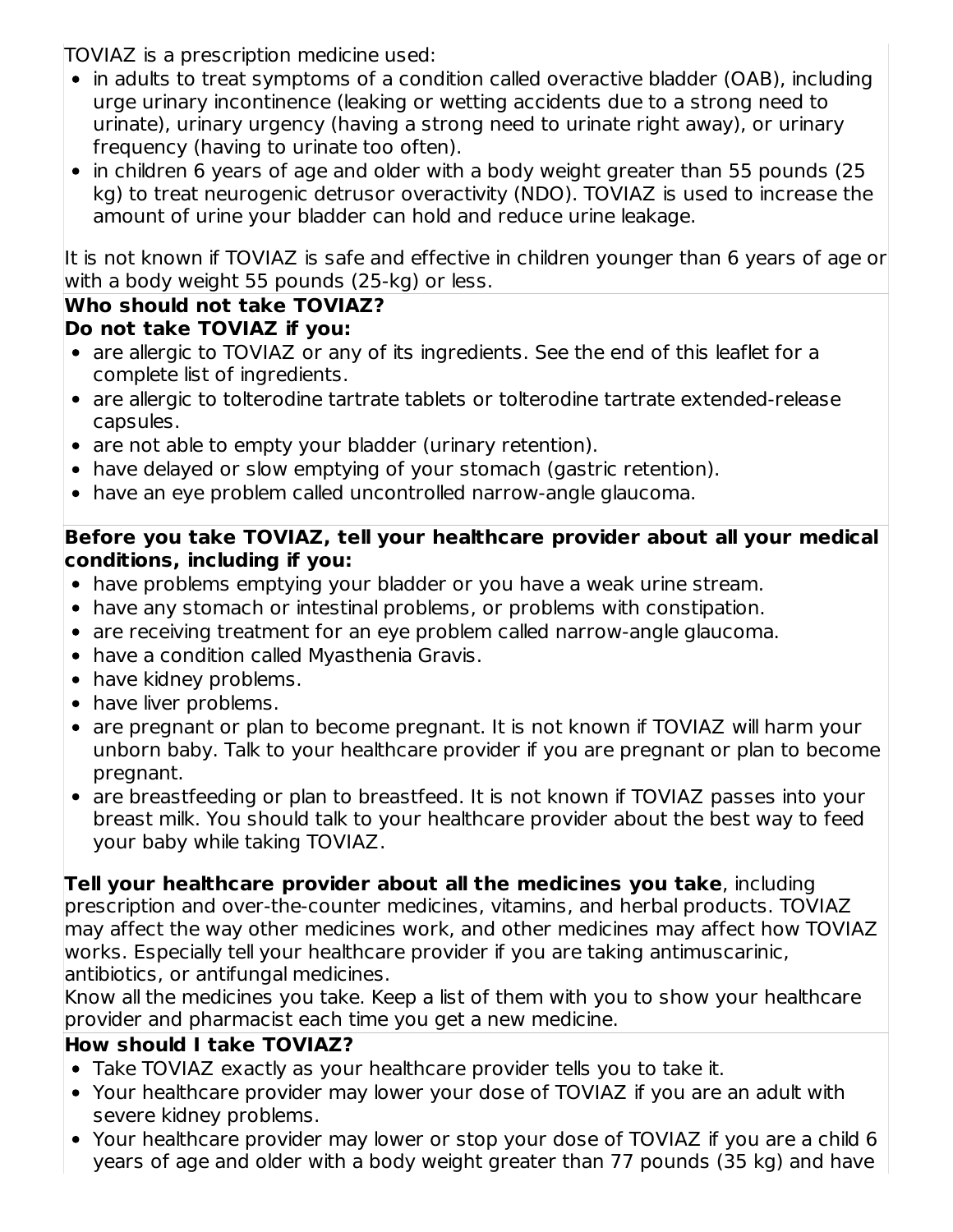severe kidney problems or are taking certain medicines.

- Take TOVIAZ with liquid and swallow the tablet whole. Do not chew, divide, or crush the tablet.
- Take TOVIAZ with or without food.
- If you miss a dose of TOVIAZ, begin taking TOVIAZ again the next day. Do not take 2 doses of TOVIAZ in the same day.
- If you take too much TOVIAZ, call your healthcare provider or go to an emergency department right away.

# **What should I avoid while taking TOVIAZ?**

- TOVIAZ can cause blurred vision, dizziness, and drowsiness. Do not drive, operate machinery, or do other dangerous activities until you know how TOVIAZ affects you.
- Use caution in hot environments. Decreased sweating and severe heat illness can happen when medicines such as TOVIAZ are used in a hot environment.
- Drinking alcohol while taking medicines such as TOVIAZ may cause increased drowsiness.

# **What are the possible side effects of TOVIAZ? TOVIAZ may cause serious side effects, including:**

- **serious allergic reactions**. Symptoms of a serious allergic reaction may include swelling of the face, lips, throat, or tongue. If you have any of these symptoms, you should stop taking TOVIAZ and get emergency medical help right away.
- **inability to empty bladder (urinary retention).** TOVIAZ may increase your chances of not being able to empty your bladder if you have bladder outlet obstruction. Tell your healthcare provider right away if you are unable to empty your bladder.
- **central nervous system (CNS) effects.** Talk to your healthcare provider right away if you get any of these side effects: headache, dizziness, and drowsiness.
- **worsening of Myasthenia Gravis symptoms.**

The most common side effects of TOVIAZ in adults include:

- dry mouth
- constipation

The most common side effects of TOVIAZ in children 6 years of age and older include:

diarrhea

- dry mouth
- stomach pain  $\bullet$  weight gain
- urinary tract infection
	- constipation nausea
- headache

Talk to your healthcare provider about any side effect that bothers you or that does not go away. These are not all the possible side effects of TOVIAZ. Call your healthcare provider for medical advice about side effects. You may report side effects to FDA at 1- 800-FDA-1088.

# **How should I store TOVIAZ?**

- Store TOVIAZ at room temperature between 68° to 77°F (20° to 25°C).
- Protect the medicine from moisture by keeping the bottle closed tightly.
- Keep TOVIAZ and all medicines out of the reach of children.

# **General information about the safe and effective use of TOVIAZ.**

Medicines are sometimes prescribed for purposes other than those listed in a Patient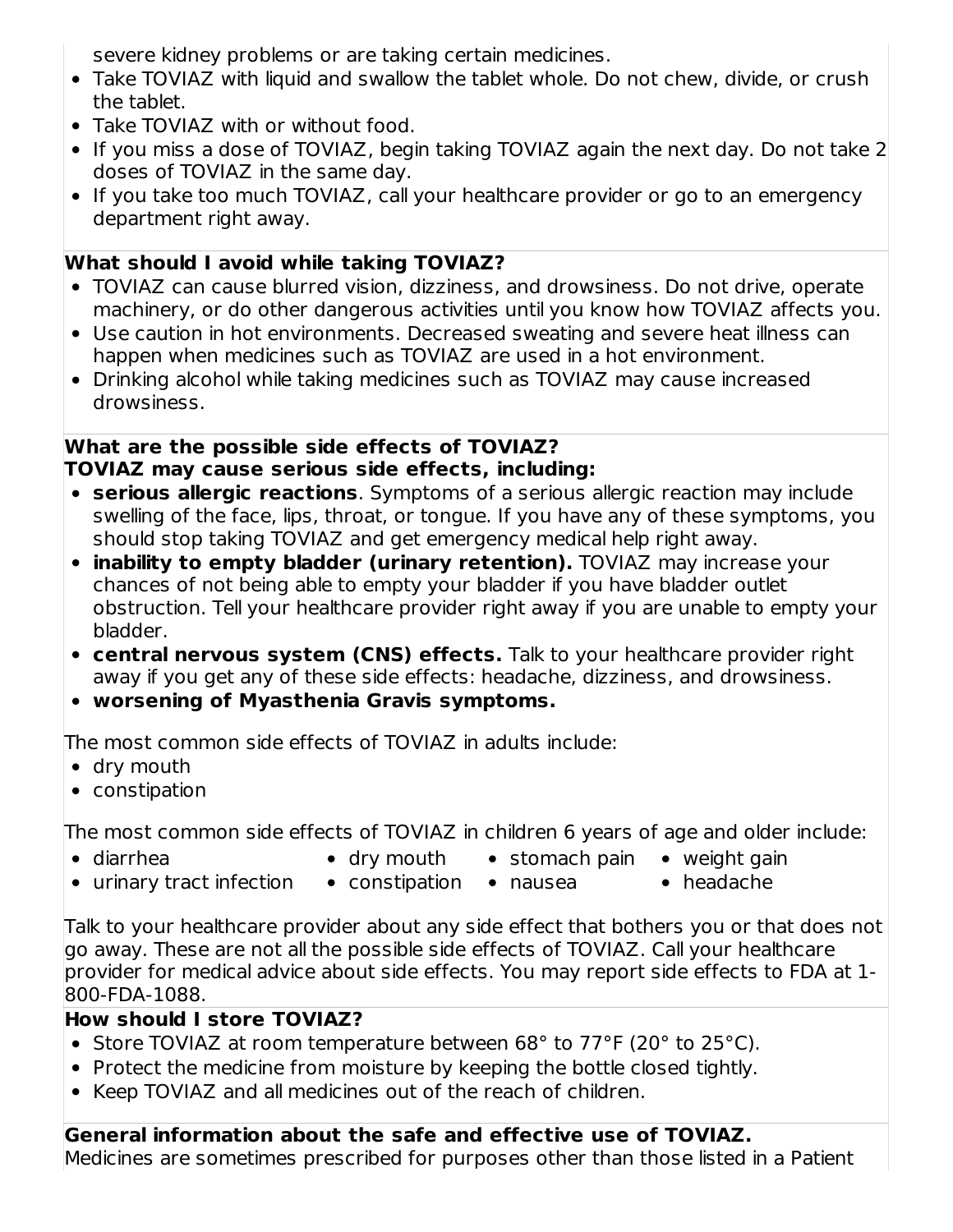Information leaflet. Do not use TOVIAZ for a condition for which it was not prescribed. Do not give TOVIAZ to other people, even if they have the same symptoms you have. It may harm them. You can ask your pharmacist or healthcare provider for information about TOVIAZ that is written for health professionals.

# **What are the ingredients in TOVIAZ?**

**Active ingredient:** fesoterodine fumarate.

**Inactive ingredients:** glyceryl behenate, hypromellose, indigo carmine aluminum lake, lactose monohydrate, soya lecithin, microcrystalline cellulose, polyethylene glycol, polyvinyl alcohol, talc, titanium dioxide, and xylitol.

This product's labeling may have been updated. For the most recent full prescribing information, please visit www.pfizer.com.

 $\sum$  Pfizer

**Distributed by** 

**Pfizer Labs** Division of Pfizer Inc. New York, NY 10017

LAB-0382-13.0 For more information, go to www.TOVIAZ.com or call 1-877-9-TOVIAZ (1-877)-986- 8429.

This Patient Information has been approved by the U.S. Food and Drug Administration. **Administration** 20021

# **PRINCIPAL DISPLAY PANEL - 4 mg Tablet Bottle Label**

NDC 0069-0242-30

### **30 Tablets Rx only**

# **Toviaz ®**

(fesoterodine fumarate) extended release tablets

#### **4 mg**

**Pfizer** Distributed by **Pfizer Labs** Division of Pfizer Inc, NY, NY 10017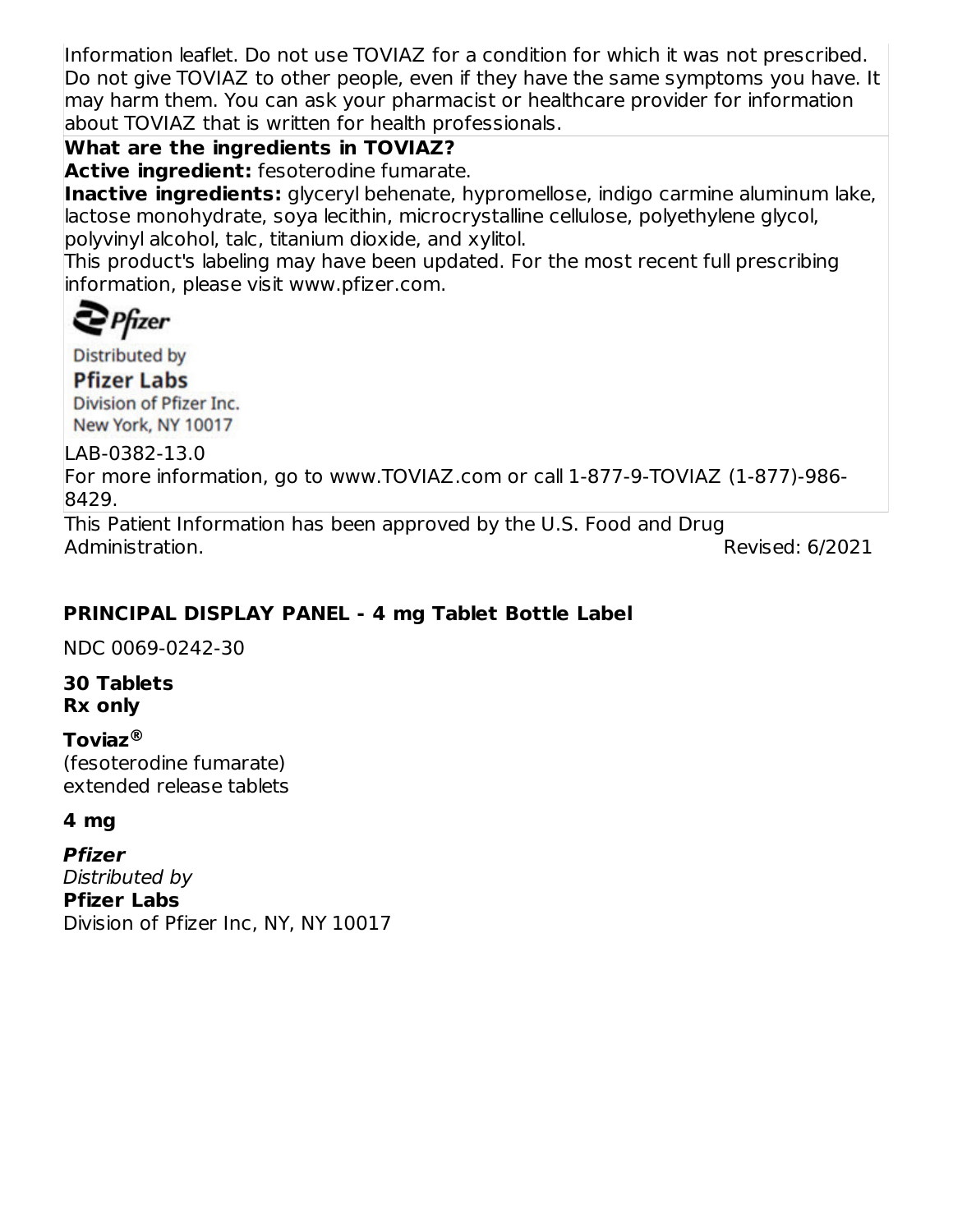

# **PRINCIPAL DISPLAY PANEL - 8 mg Tablet Bottle Label**

NDC 0069-0244-30

#### **30 Tablets Rx only**

#### **Toviaz ®**

(fesoterodine fumarate) extended release tablets

#### **8 mg**

**Pfizer** Distributed by **Pfizer Labs** Division of Pfizer Inc, NY, NY 10017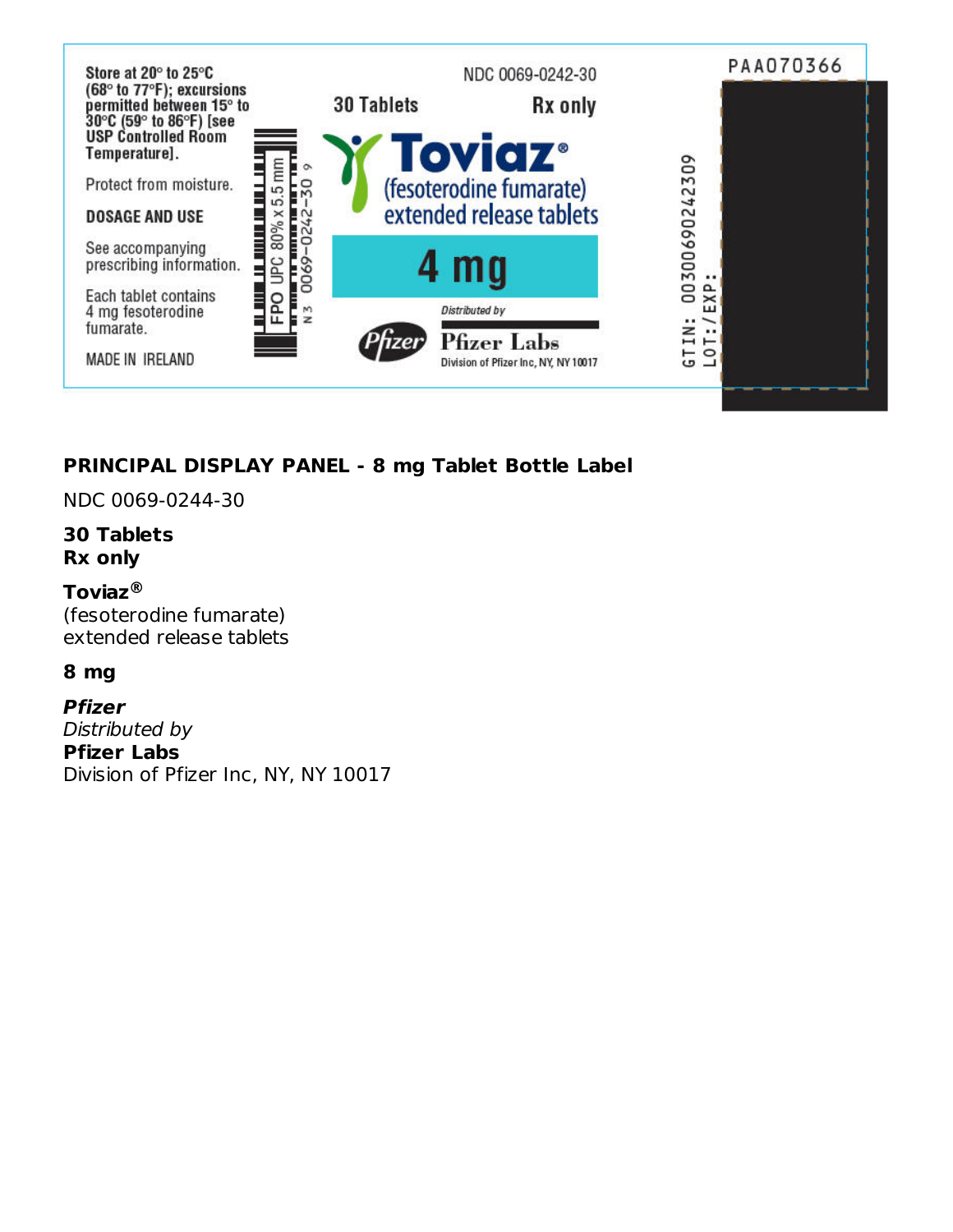

| <b>TOVIAZ</b>                                                                      |                                                      |  |                                        |               |                 |
|------------------------------------------------------------------------------------|------------------------------------------------------|--|----------------------------------------|---------------|-----------------|
| fesoterodine fumarate tablet, film coated, extended release                        |                                                      |  |                                        |               |                 |
|                                                                                    |                                                      |  |                                        |               |                 |
| <b>Product Information</b>                                                         |                                                      |  |                                        |               |                 |
| <b>Product Type</b>                                                                | HUMAN PRESCRIPTION DRUG<br><b>Item Code (Source)</b> |  |                                        | NDC:0069-0242 |                 |
| <b>Route of Administration</b>                                                     | ORAL                                                 |  |                                        |               |                 |
|                                                                                    |                                                      |  |                                        |               |                 |
|                                                                                    |                                                      |  |                                        |               |                 |
| <b>Active Ingredient/Active Moiety</b>                                             |                                                      |  |                                        |               |                 |
|                                                                                    | <b>Ingredient Name</b>                               |  | <b>Basis of Strength Strength</b>      |               |                 |
| FESOTERODINE FUMARATE (UNII: EOS72165S7) (FESOTERODINE -<br>UNII:621G617227)       |                                                      |  | <b>FESOTERODINE</b><br><b>FUMARATE</b> |               | 4 mg            |
|                                                                                    |                                                      |  |                                        |               |                 |
|                                                                                    |                                                      |  |                                        |               |                 |
| <b>Inactive Ingredients</b>                                                        |                                                      |  |                                        |               |                 |
|                                                                                    | <b>Ingredient Name</b>                               |  |                                        |               | <b>Strength</b> |
| <b>GLYCERYL DIBEHENATE (UNII: R8WTH25YS2)</b>                                      |                                                      |  |                                        |               |                 |
| HYPROMELLOSE, UNSPECIFIED (UNII: 3NXW29V3WO)                                       |                                                      |  |                                        |               |                 |
| INDIGOTINDISULFONATE SODIUM (UNII: D3741U8K7L)                                     |                                                      |  |                                        |               |                 |
| <b>ALUMINUM OXIDE (UNII: LMI2606933)</b><br>LACTOSE MONOHYDRATE (UNII: EWQ57Q8I5X) |                                                      |  |                                        |               |                 |
| LECITHIN, SOYBEAN (UNII: 1DI56QDM62)                                               |                                                      |  |                                        |               |                 |
| MICROCRYSTALLINE CELLULOSE (UNII: OP1R32D61U)                                      |                                                      |  |                                        |               |                 |
| POLYETHYLENE GLYCOL, UNSPECIFIED (UNII: 3WQ0SDW1A)                                 |                                                      |  |                                        |               |                 |
| POLYVINYL ALCOHOL, UNSPECIFIED (UNII: 532B59J990)                                  |                                                      |  |                                        |               |                 |
| TALC (UNII: 7SEV7J4R1U)                                                            |                                                      |  |                                        |               |                 |
| TITANIUM DIOXIDE (UNII: 15FIX9V2JP)                                                |                                                      |  |                                        |               |                 |
| XYLITOL (UNII: VCQ006KQ1E)                                                         |                                                      |  |                                        |               |                 |
|                                                                                    |                                                      |  |                                        |               |                 |
|                                                                                    |                                                      |  |                                        |               |                 |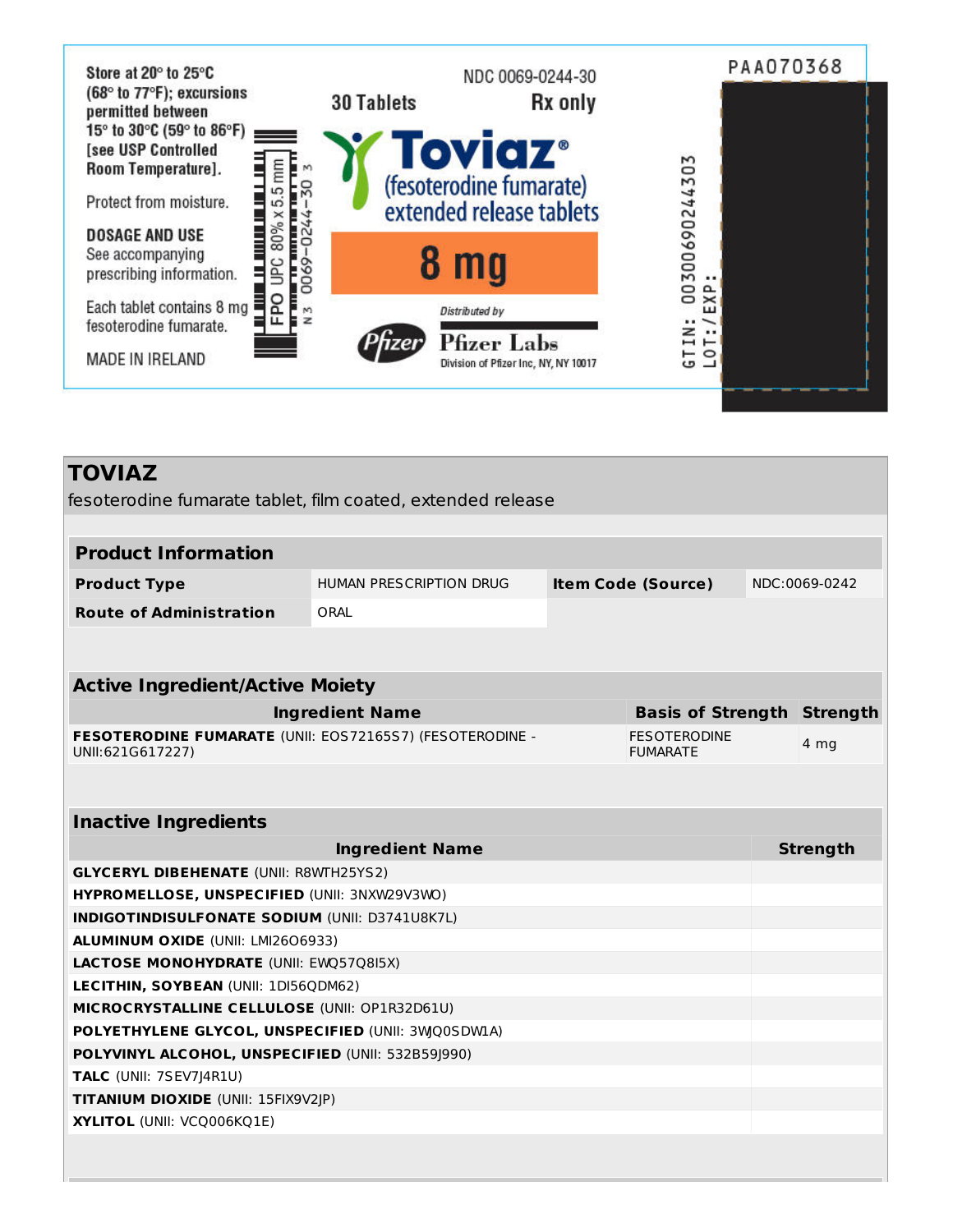| <b>Product Characteristics</b>                                                             |                   |                                                             |  |                     |                                       |           |                                     |
|--------------------------------------------------------------------------------------------|-------------------|-------------------------------------------------------------|--|---------------------|---------------------------------------|-----------|-------------------------------------|
| Color                                                                                      | BLUE (light blue) | <b>Score</b>                                                |  |                     |                                       | no score  |                                     |
| <b>Shape</b>                                                                               |                   | OVAL (biconvex)                                             |  | <b>Size</b>         |                                       | 13mm      |                                     |
| <b>Flavor</b>                                                                              |                   |                                                             |  | <b>Imprint Code</b> |                                       | <b>FS</b> |                                     |
| <b>Contains</b>                                                                            |                   |                                                             |  |                     |                                       |           |                                     |
|                                                                                            |                   |                                                             |  |                     |                                       |           |                                     |
|                                                                                            |                   |                                                             |  |                     |                                       |           |                                     |
| <b>Packaging</b>                                                                           |                   |                                                             |  |                     |                                       |           |                                     |
| <b>Item Code</b><br>#                                                                      |                   | <b>Package Description</b>                                  |  |                     | <b>Marketing Start</b><br><b>Date</b> |           | <b>Marketing End</b><br><b>Date</b> |
| NDC:0069-0242-<br>$\mathbf{1}$                                                             |                   | 30 in 1 BOTTLE; Type 0: Not a Combination                   |  | 10/31/2008          |                                       |           |                                     |
| 30                                                                                         | Product           |                                                             |  |                     |                                       |           |                                     |
|                                                                                            |                   |                                                             |  |                     |                                       |           |                                     |
|                                                                                            |                   |                                                             |  |                     |                                       |           |                                     |
| <b>Marketing Information</b>                                                               |                   |                                                             |  |                     |                                       |           |                                     |
| <b>Marketing</b><br>Category                                                               |                   | <b>Application Number or Monograph</b><br><b>Citation</b>   |  |                     | <b>Marketing Start</b><br>Date        |           | <b>Marketing End</b><br><b>Date</b> |
| <b>NDA</b>                                                                                 | NDA022030         |                                                             |  | 10/31/2008          |                                       |           |                                     |
|                                                                                            |                   |                                                             |  |                     |                                       |           |                                     |
|                                                                                            |                   |                                                             |  |                     |                                       |           |                                     |
| <b>TOVIAZ</b>                                                                              |                   |                                                             |  |                     |                                       |           |                                     |
|                                                                                            |                   | fesoterodine fumarate tablet, film coated, extended release |  |                     |                                       |           |                                     |
|                                                                                            |                   |                                                             |  |                     |                                       |           |                                     |
| <b>Product Information</b>                                                                 |                   |                                                             |  |                     |                                       |           |                                     |
| <b>Product Type</b>                                                                        |                   | HUMAN PRESCRIPTION DRUG                                     |  |                     | <b>Item Code (Source)</b>             |           | NDC:0069-0244                       |
| <b>Route of Administration</b>                                                             |                   | ORAL                                                        |  |                     |                                       |           |                                     |
|                                                                                            |                   |                                                             |  |                     |                                       |           |                                     |
|                                                                                            |                   |                                                             |  |                     |                                       |           |                                     |
| <b>Active Ingredient/Active Moiety</b>                                                     |                   |                                                             |  |                     |                                       |           |                                     |
|                                                                                            |                   | <b>Ingredient Name</b>                                      |  |                     | <b>Basis of Strength Strength</b>     |           |                                     |
|                                                                                            |                   | FESOTERODINE FUMARATE (UNII: EOS72165S7) (FESOTERODINE -    |  |                     | <b>FESOTERODINE</b>                   |           |                                     |
| UNII:621G617227)                                                                           |                   |                                                             |  |                     | <b>FUMARATE</b>                       |           | 8 mg                                |
|                                                                                            |                   |                                                             |  |                     |                                       |           |                                     |
|                                                                                            |                   |                                                             |  |                     |                                       |           |                                     |
| <b>Inactive Ingredients</b>                                                                |                   |                                                             |  |                     |                                       |           |                                     |
| <b>Ingredient Name</b>                                                                     |                   |                                                             |  | <b>Strength</b>     |                                       |           |                                     |
| <b>GLYCERYL DIBEHENATE (UNII: R8WTH25YS2)</b>                                              |                   |                                                             |  |                     |                                       |           |                                     |
| HYPROMELLOSE, UNSPECIFIED (UNII: 3NXW29V3WO)                                               |                   |                                                             |  |                     |                                       |           |                                     |
| <b>INDIGOTINDISULFONATE SODIUM (UNII: D3741U8K7L)</b><br>ALUMINUM OXIDE (UNII: LMI2606933) |                   |                                                             |  |                     |                                       |           |                                     |
| <b>LACTOSE MONOHYDRATE (UNII: EWQ57Q8I5X)</b>                                              |                   |                                                             |  |                     |                                       |           |                                     |
| LECITHIN, SOYBEAN (UNII: 1DI56QDM62)                                                       |                   |                                                             |  |                     |                                       |           |                                     |
| MICROCRYSTALLINE CELLULOSE (UNII: OP1R32D61U)                                              |                   |                                                             |  |                     |                                       |           |                                     |
|                                                                                            |                   | POLYETHYLENE GLYCOL, UNSPECIFIED (UNII: 3WQ0SDWIA)          |  |                     |                                       |           |                                     |
|                                                                                            |                   | POLYVINYL ALCOHOL, UNSPECIFIED (UNII: 532B59J990)           |  |                     |                                       |           |                                     |
| TALC (UNII: 7SEV7J4R1U)                                                                    |                   |                                                             |  |                     |                                       |           |                                     |

**TITANIUM DIOXIDE** (UNII: 15FIX9V2JP)

**XYLITOL** (UNII: VCQ006KQ1E)